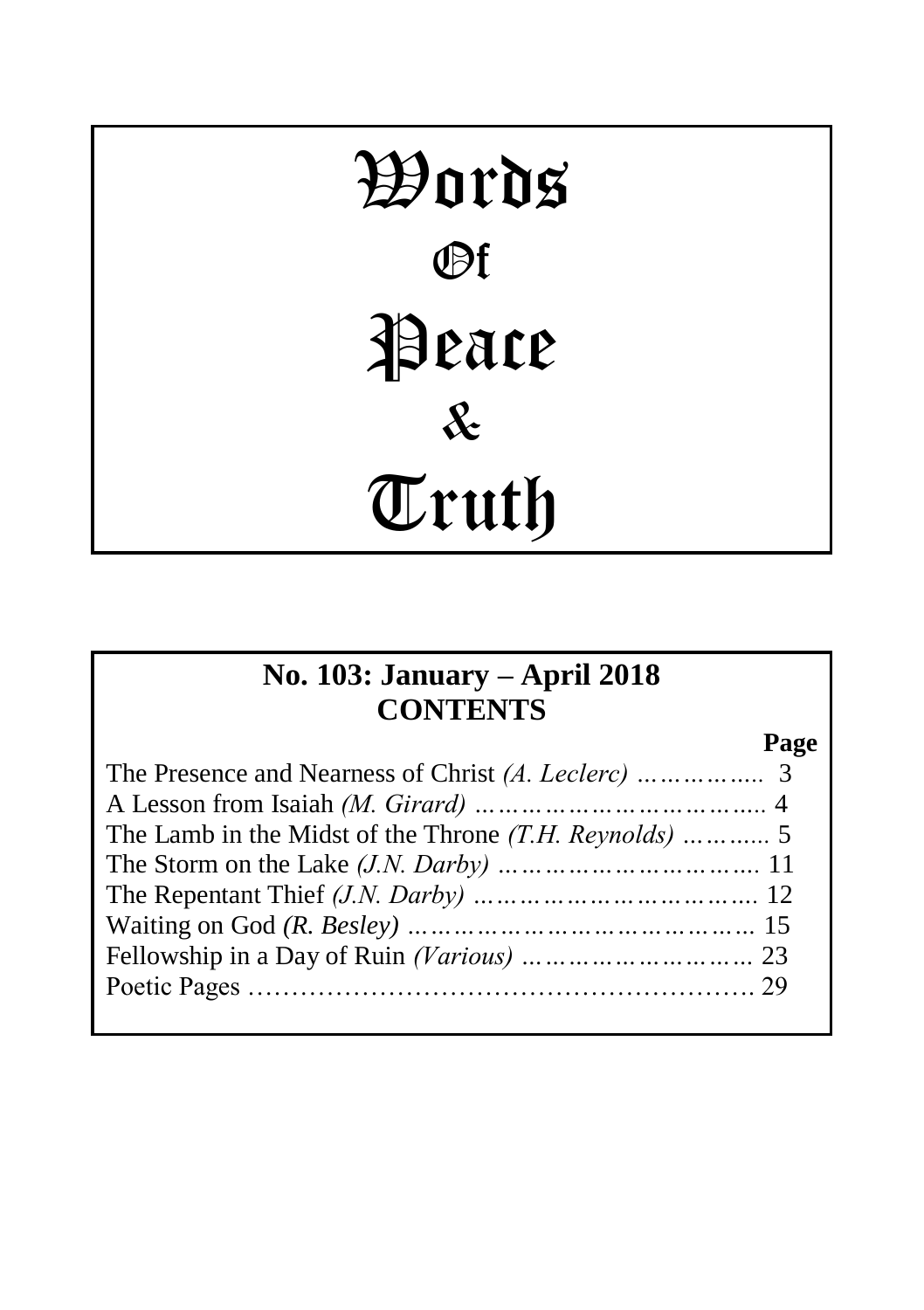## **WORDS OF PEACE & TRUTH** *(Esther 9:30; see also Zechariah 8:19 and Jeremiah 33:6)* **No. 103: January – April 2018 Editorial**

Whether one looks at Christendom or at the wider world, to say nothing of what many are experiencing in their individual or family lives, it seems that there is trouble on every hand. But the Psalmist says, "Though I walk in the midst of trouble. Thou wilt revive me" (Psa. 138:7).

The Lord Jesus has known trouble beyond anything that anyone else has ever known. Who can measure the extent, or appreciate the character, of all that affected Him when He said, "Now is my soul troubled, and what shall I say? Father, save Me from this hour. But on account of this have I come to this hour. Father, glorify Thy name" (John 12:27, 28). But now on high He is able to help all His own who are being tested, in whatever way it may be.

Let us never forget that God allows and uses our afflictions that we may learn to judge and put aside the things of the flesh and the world and that we may become practically more like His dear Son, looking away from this place where He was rejected and crucified to Himself in the glory, expecting His return at any moment. "Before I was afflicted I went astray, but now I keep Thy word" (Psa. 119:67). "In pressure Thou hast enlarged me" (Psa. 4:1).

I trust that all readers will find ministry in this issue that suits their needs and desires. May the Spirit of God graciously increase the hunger we feel for God's truth! *G.S.B.*

*Editor: Geoffrey Bacon, 58 Byron Avenue, Coulsdon, Surrey, England.CR5 2JR Website: [www.wordsofpeaceandtruth.co.uk](http://www.wordsofpeaceandtruth.co.uk/) E-Mail: [bacon707@btinternet.com](mailto:bacon707@btinternet.com) Tel: 020-8660.2915*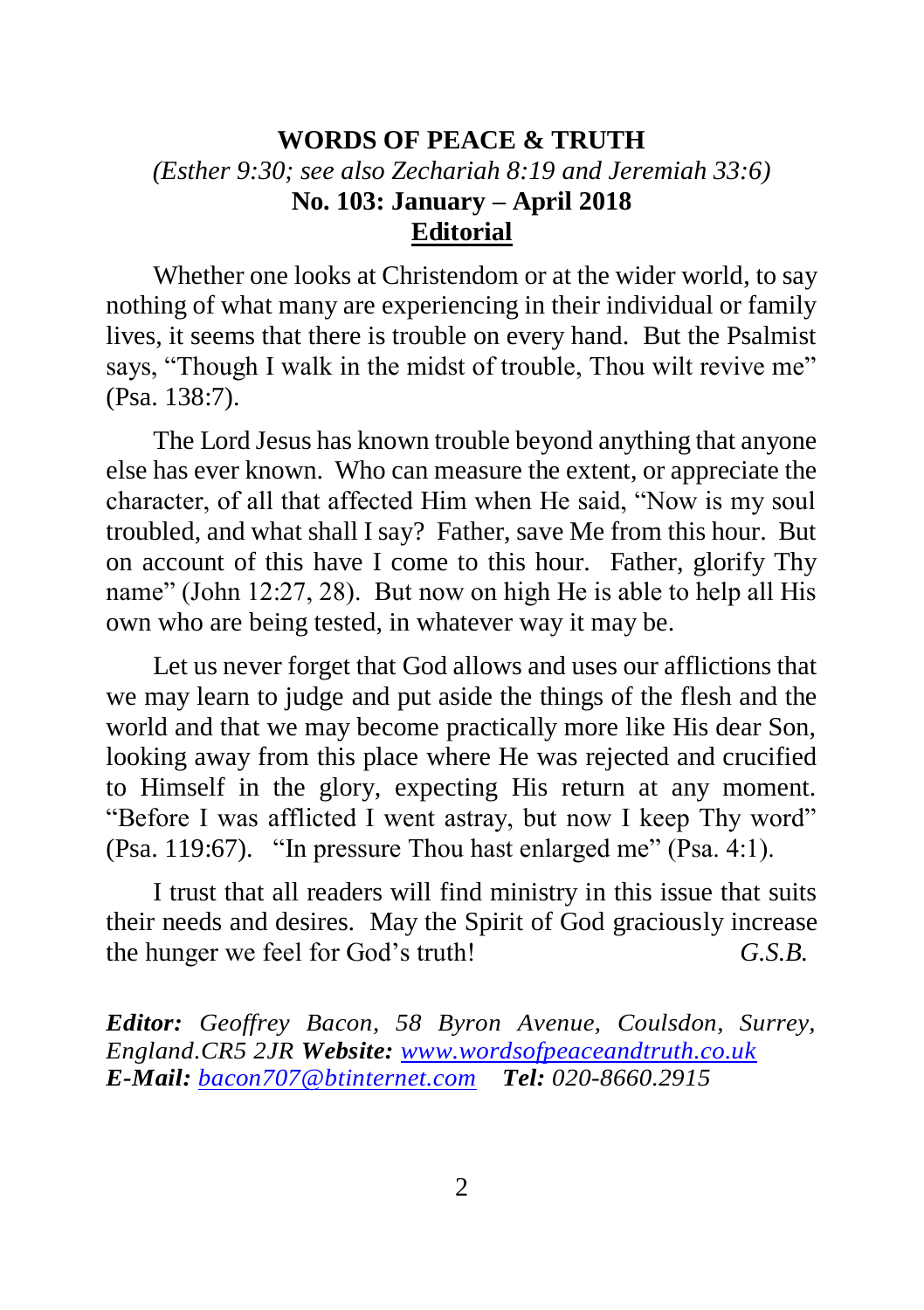#### **THE PRESENCE AND NEARNESS OF CHRIST**

"And David arose and went with all the people that were with him from Baale-Judah, to bring up from thence the ark of God which is called by the name, the name of Jehovah of hosts who sitteth between the cherubim" *(2 Samuel 6:2).*

David had the very good desire of having the ark of God in his presence. The ark speaks to us of Christ. Do we desire, as David, the very presence and nearness of Christ in our life?

The ark was not something casual; it was called "by *the name,*  the name of Jehovah of hosts who sitteth between the cherubim." There was a way and a manner to bring the ark, so solemnly named, to enjoy the blessing of its very presence. Unfortunately, David had been influenced by the way the Philistines handled the ark (1 Sam. 6:10-11). They knew not what to do, but David should have known better. Yet we see him doing as they did. Alas! This only brought the death of Uzzah – because of his misconduct in a situation that should have never happened – and indignation, fear and confusion. But David later learned of his error and was encouraged, seeing the house of Obed-Edom being blessed, to bring the ark the way it had to be brought.

We all desire to enjoy the nearness and presence of Christ in our lives, homes and assemblies. But we must learn that "the *excellent name* which has been called upon you" (Jas. 2:7) is a holy one. His name is "Lord Jesus Christ." We cannot live as the world does. We cannot use the means that the world is using. There is a way to carry His name – and we are instructed how to carry it. We cannot carry the name of our Lord Jesus Christ by the world's methods and standards. Doing so will only bring spiritual death – due to inappropriate behaviour arising from circumstances that should never have happened first – and indignation, fear and confusion.

But if we do according to the Word of God, there will be much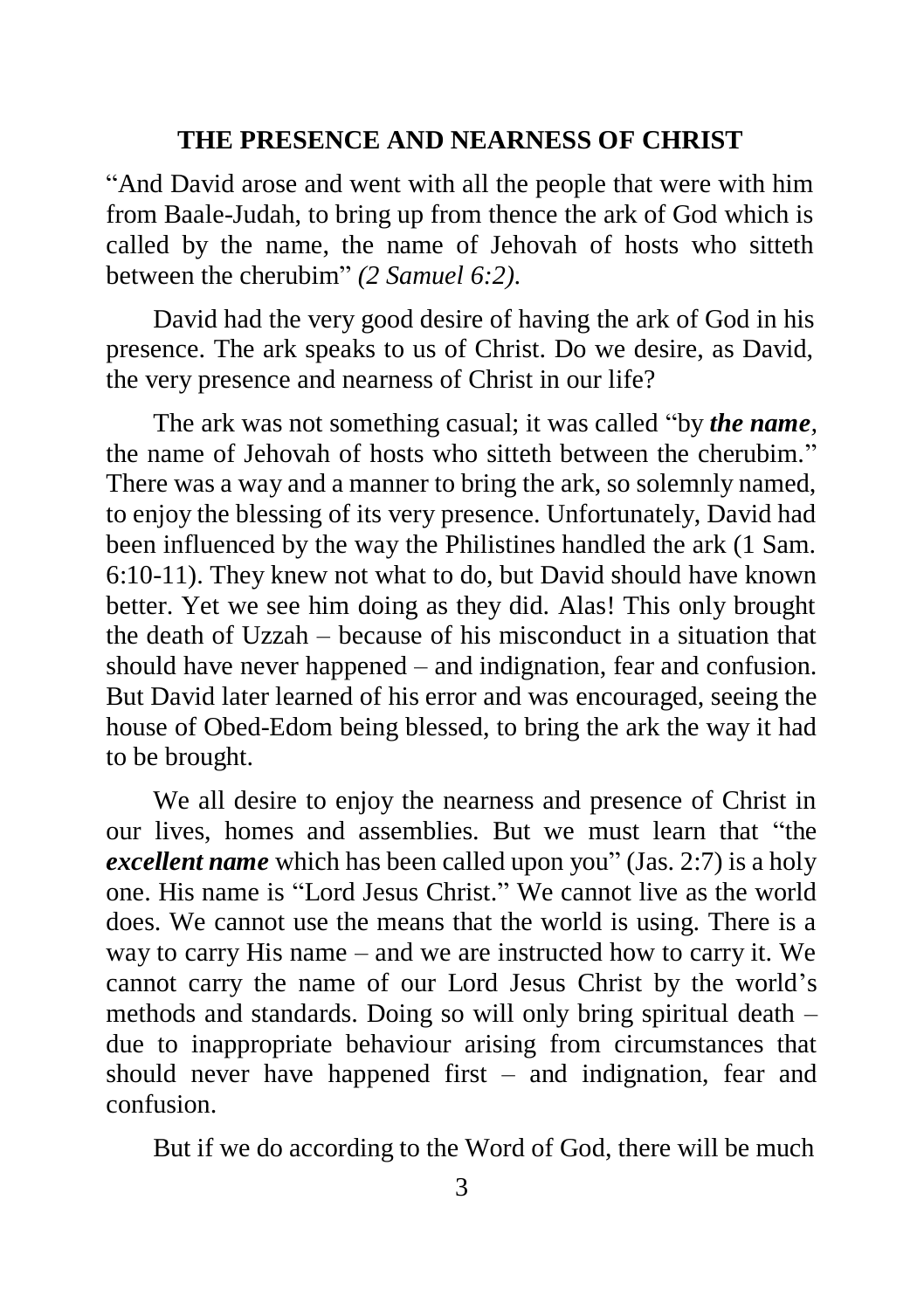blessing from the enjoyment of the very presence of Christ. *Alexandre Leclerc Reproduced from "The Lord is Near," 20th November 2017, by kind permission.*

#### **A LESSON FROM ISAIAH**

"As for my people, children are their oppressors, and women rule over them. O my people, they which lead thee cause thee to err, and destroy the way of thy paths" (Isaiah 3:12).

Social conditions in Israel were all wrong in Isaiah's day. Everything seemed to have been turned upside down. God's plan for His people had been rejected, and leaders were bringing in new ways which were diametrically opposed to His divine purpose. Instead of men being in positions of leadership, women had usurped these roles. Children, rather than being under control, had the upper-hand and were ruining society. Progress was impossible, and God's people were drifting further and further from Him.

Do we not see something paralleling our society in this verse? Gender distinctions are rapidly disappearing, and traditional roles are being reversed. The Church of England is now ordaining as many women as men. Putting all denominations together, about 20% of today's church ministers are women, while a third of today's Members of Parliament at Westminster are women. I am certainly not implying that they are *less* capable than their male counterparts but simply pointing out the rise of rampant feminism. The situation in the church is, of course, another matter because God has entrusted *men* with leadership responsibilities. But there is another observation which can be made from Isaiah's day. Like the prophet we see a new generation, deprived of the benefits of discipline and loudly demanding rights. How many young people today are involved in anti-social behaviour, crime, and even murder? Often after a killing has been reported we hear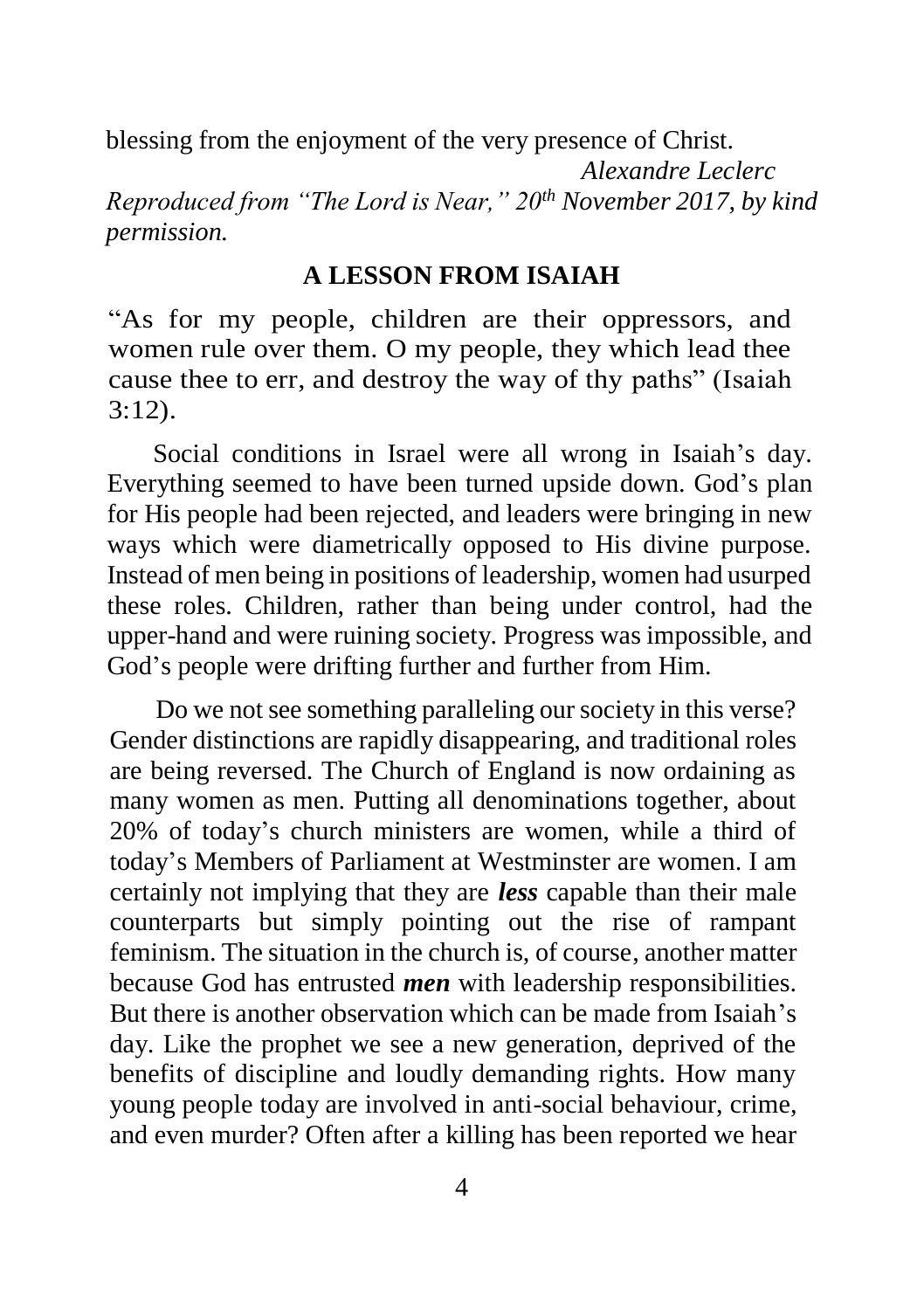that the offender cannot be named because of their age.

Our spiritual paths today are being destroyed by leaders who are obsessed with alien "British values" and who are blatantly opposed to divine truth. Truly we *are* being destroyed! There is *one* solution – and one only. We must return to the Bible and to the ways of God. Sadly, for the immediate future we can see little hope. The situation is deteriorating fast – not improving. News items are becoming more and more unsavoury. God, in His mercy, may yet reverse things. Whether or not He does, the Bible's message is one of *hope:* Christ is coming again. Let us lift up our heads: "Even so, come, Lord Jesus."

*Martin Girard Extracted from "Sky-Way Messages" with kind permission.*

## **THE LAMB IN THE MIDST OF THE THRONE** *Revelation 5*

In the Book of Revelation we have the winding up of the history of this world. Man is not only the being in whom God's eternal purpose is established, but he is also the creature in whose history the question of good and evil has been solved, and in whom the conflict between God and Satan has been settled. The victory has been won in man; hence this book is very specially engaged with overcoming. Finally, "He that overcometh shall inherit all things" (Rev. 21:7).

There have been changing scenes and dispensations in the fevered history of this world, but the living God remains the same. He who is the Alpha of Genesis is the Omega of Revelation. Through all dispensations He is the same, the First and the Last, the Beginning and the End. It is stated in Psalm 90: "Before the mountains were brought forth, or ever thou hadst formed the earth and the world, even from everlasting to everlasting [eternity to eternity], thou art God."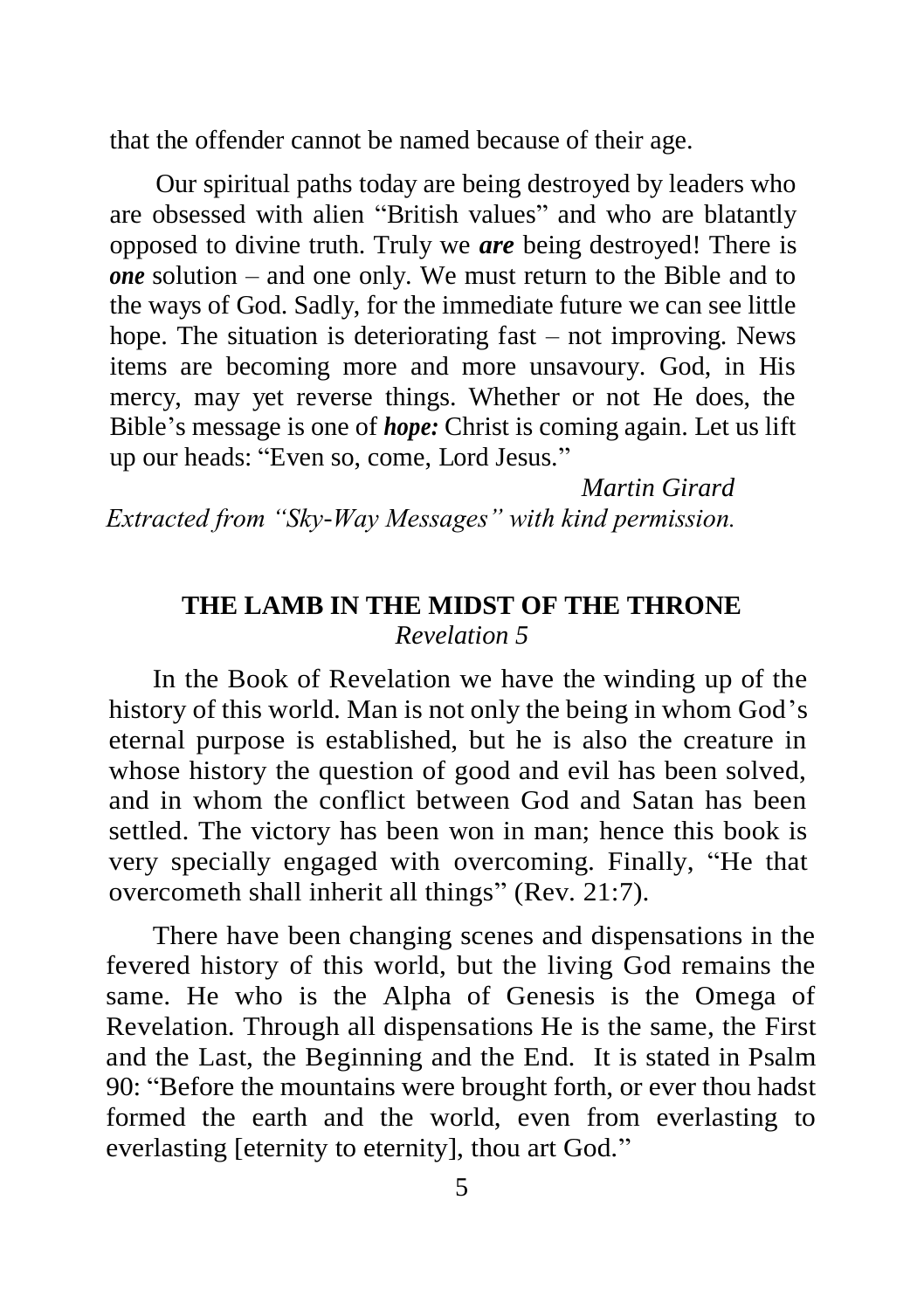The Son of God, our Lord Jesus Christ, is not only the One in whom all God's eternal purpose centres, but He is also the Beginning and the End of all God's ways. "Jehovah possessed me in *the beginning of his way,* before his works of old. I was set up [anointed] from eternity." This is spoken of Him who is the Wisdom of God. The testimony of Jesus is the spirit of prophecy, that is, that the Spirit of Christ spoke in every prophetic testimony. All things were created by Him and for Him, and of necessity every testimony of God must have reference to Him, and every dispensation has its accomplishment in Him. He is the great end of all God's ways, as well as the beginning.

There were no direct dealings of God with the world, after He had driven man out of paradise, until the flood. "The world that then was, being overflowed with water, *perished" (2 Peter 3:6).* God gave testimony in Abel, Enoch and Noah, but there was no dispensational ordering; that began with "the heavens and the earth which are now." Dispensations, strictly speaking, belong to the earth, but in connection with the heavens. We read, "While the earth remaineth, seedtime and harvest, and cold and heat, and summer and winter, and day and night, shall not cease" (Gen. 8:22). All depended upon the heavens, and the bow in the *cloud* betokened God's covenant with the *earth,* while upon earth government was put into the hands of Noah for the repression of evil.

We need not trace the successive dealings of God – His ways – and His intervention at various times in the ordering of the heavens and earth that are now; they will perish by fire as the old world perished by water; but in the Book of Revelation we have the final ways of God in relation to them, and the bringing in of a new heavens and earth where righteousness will dwell. Yet these ways of God are of all moment because Christ is the Centre of them, and all will be gathered up under Him. Moreover,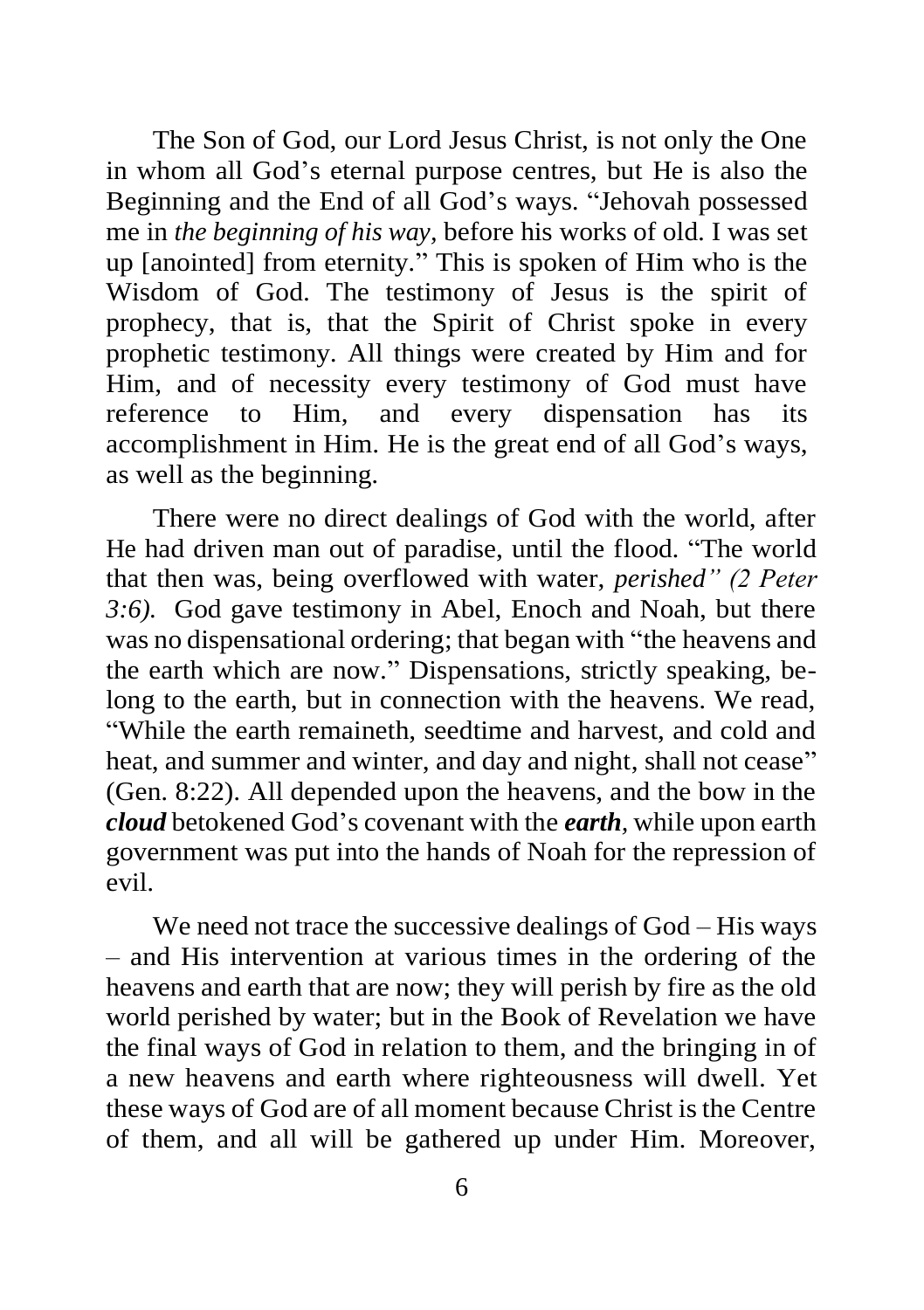Christ is the subject of all the testimony given during the successive dealings of God. The Book of Revelation brings us to the last testimony on earth, the church being the vessel of such testimony. The seven churches are looked at as set to give light for Christ upon the earth whence He had been rejected, and in chapters 2 and 3 the history of this responsible witness for Christ is given to us.

In chapter 4, the witness in the responsible light-bearers having failed, the Seer is called up to heaven. There a throne, and also a Sitter upon it, the One who entered into covenant with the heavens and earth that are now. The present providential ordering of the created scene, as well as its creation, proceed from the Sitter upon the throne. There can be no doubt as to who it is. But there is a new thing in heaven, there is an elderhood who are sitting upon thrones, and who are intelligently acquainted with the mind of heaven, and they express in worship the reason why all God's ways must be for His own glory. "For thou hast created all things, and for thy pleasure they are and were created." The true saints are now in heaven; but what a state of things has come to pass upon earth! What a tangled mass of confusion where there should have been divine order! If we look at the churches, the world had crept into the church, and the church had sunk down into the world, and where good should have been found, there was spiritual wickedness. If we look at government, it had assumed the character of unrighteousness and violence. "The kings of the earth, stood up, and the rulers were gathered together against the Lord and against his Christ" (Acts 4:26). This was true in principle when the world powers condemned Jesus, but its fullblown character comes out in this book. The throne can but be arrayed according to the glory of Him who sat on it with the symbols of divine judgment.

In chapter 5 the Sitter on the throne has a *sealed* roll in His right hand. Its contents formed no part of the prophetic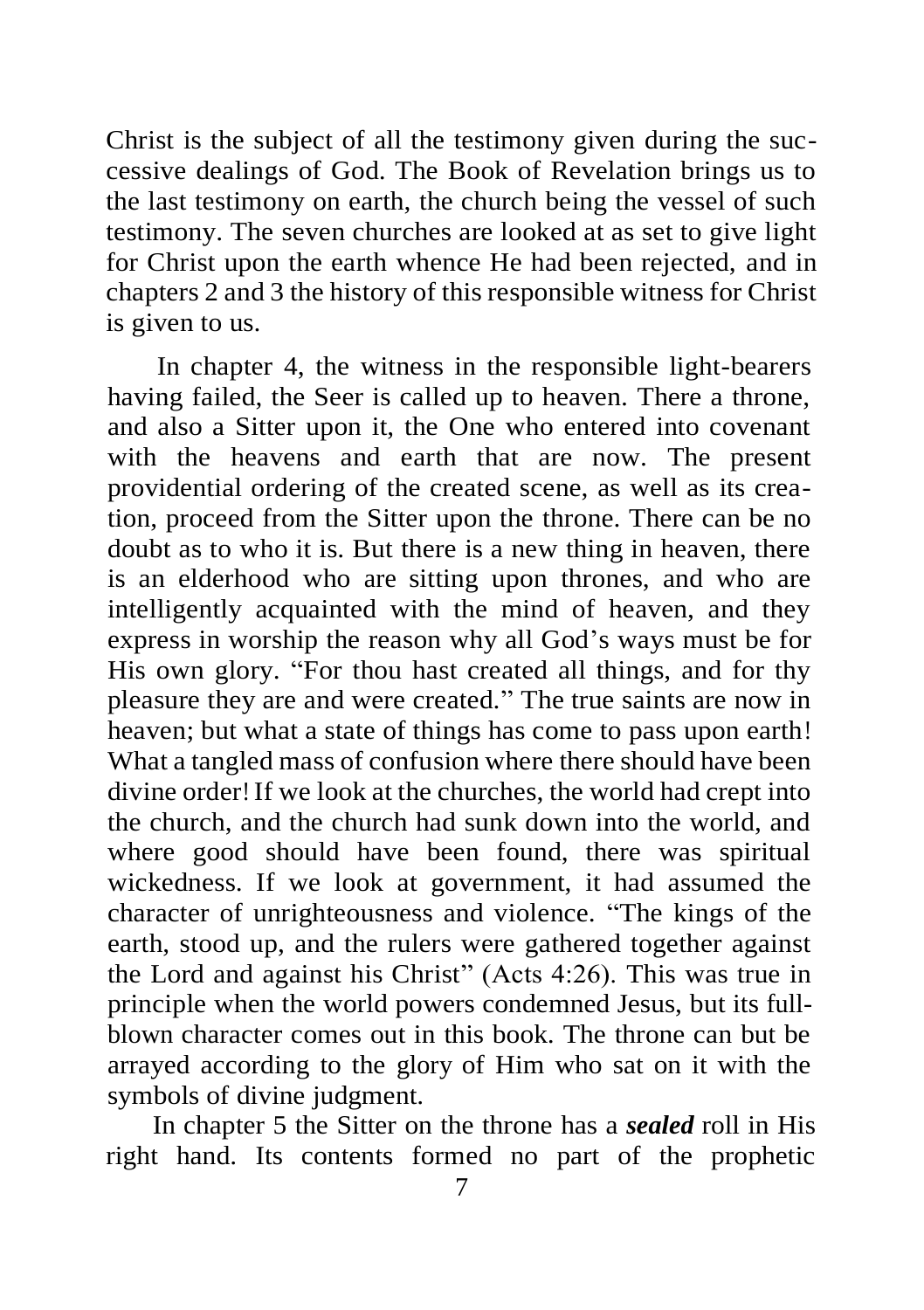declarations which are found in the Old Testament, nor had it anything to do with the mystery of Christ and the church – that had been made known to holy apostles and prophets by the Spirit. It evidently contained a further unfolding of the dealings of God in connection with the state of things which had come to pass upon the earth – apostate Gentile government and an apostate church. The prophecies of the Old Testament show us the ways of God in regard to Israel as idolatrous and apostate, and in confederacy with the Gentiles. They rejected Christ, and said, "We have no king but Caesar." That the church (which was set to give light for the One whom God had glorified in heaven, and who was coming again) should also have become mixed with Gentile powers involved, it seems to me, further dealings of God than those unfolded in Old Testament scriptures, in order to disentangle the confusion upon earth and to scatter the imaginations of wilful and apostate men. It is the apostasy of that which bears the name of God, whether Israel or the church, which brings the judgment of God both on itself and on the world, as Samson, the Nazarite to God, through unholy alliance with the Philistines, finally dragged down the building on the Philistines, but perished with them.

The question arises, "Who is worthy to open the book, and to loose the seals thereof?" God had raised up men of old in connection with His ways upon earth – Noah, Abraham, Moses, David, Elijah and others, but none was able to open the book or look thereon. **One only** could take it, and set in motion the various instruments which were to free this poor world from its bondage to Satan's power as god and prince of it, and to disentangle all the confusion resulting from that which belongs to God becoming mixed with the world. "The Lion of the tribe of Juda hath *prevailed* [it is conquering power] to open the book, and to loose the seven seals thereof;" but it is as *a Lamb* that He takes it. It is the Lamb who suffered, once led to the slaughter, and as a sheep before her shearers dumb; it is *He* who opens the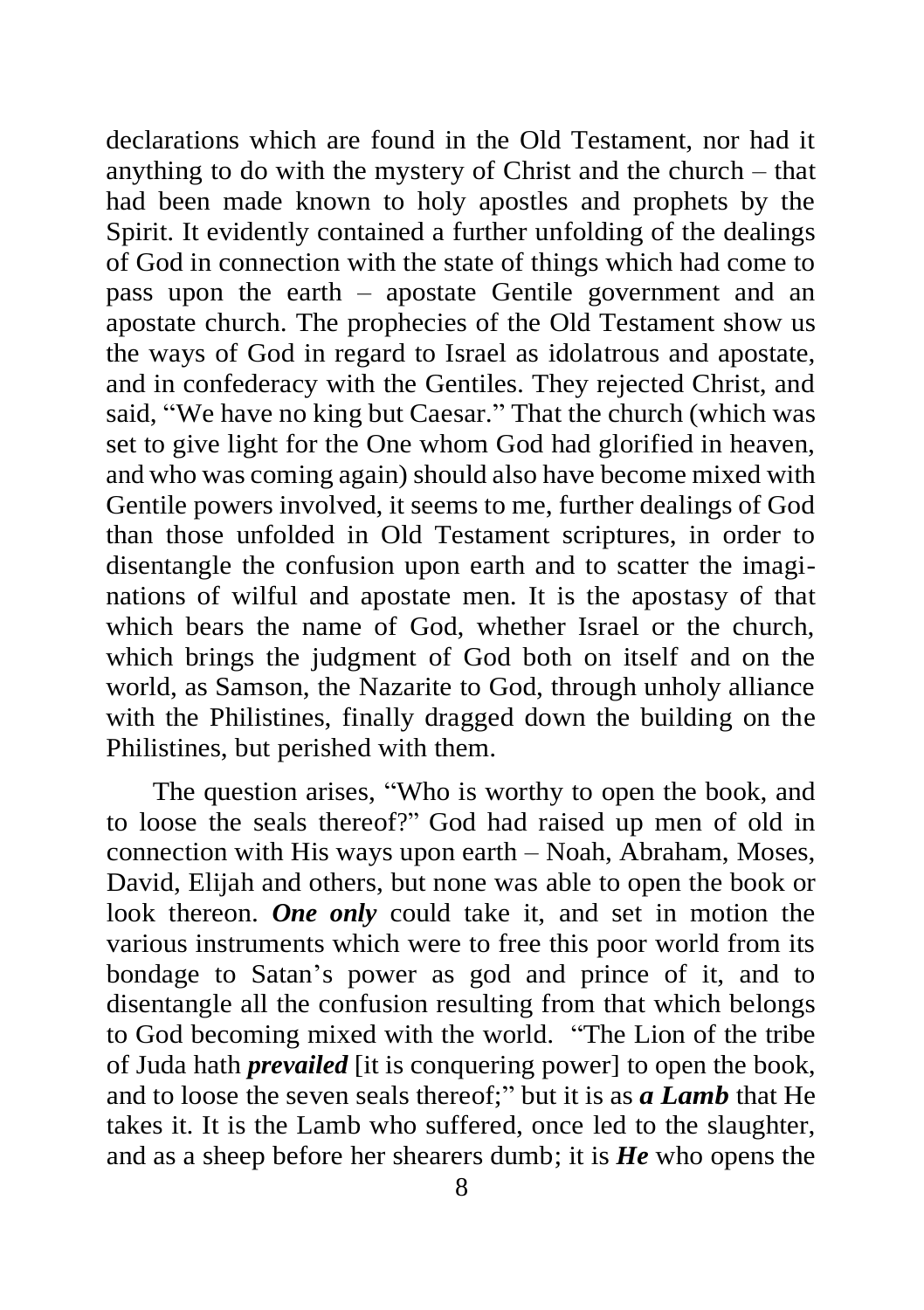seals and sets in motion the actings of the throne, so that the created scene shall be freed from the confusion of corrupting influences, and from the power of evil; so that it may be filled with the glory of redemption. He who is before us here as the Lamb who suffered, had known "the day of trouble" as we read in Psalm 20, and had cried to Him that was able to save Him out of death, and heard from the heaven of God's holiness. Psalm 21 gives the answer to His petitions; but that which is perhaps most connected with the subject of Revelation 5 is contained in the words, "His glory is great in thy salvation: honour and majesty hast thou laid upon him. For thou hast set him to be blessings for ever" (margin). Such is the answer to His heart's desire. The moment has come in the ways of God for the Lamb to take the book. The elders and living creatures understand what is involved in such an action; and are not we in the same intelligence?

The glory of the Lamb is great in the salvation which has been effected. Man, the world, and Satan are no longer to have things their way, but all that was set forth in Jesus in meekness and lowliness – the good pleasure of God – is to fill the earth. *He*  is set to be blessings for ever. The new song heard in heaven is the song of redemption, and those who know redemption sing it. It is a song of anticipation consequent on the Lamb having taken the book; its great theme is the acquisition by the blood of redemption of the Lamb's title to take out of this poor world what shall be for God; *His* kings and priests are to reign on the earth. Satan has set in motion every influence of evil which has corrupted and ruined the earth. How blessed now to see the Lamb take the book and in due time set in motion the hitherto hidden agents of God's dealings. The cries of saints are to be answered; they have been in sympathy with the sorrows of the suffering Lamb, and as such their prayers are regarded as odours when He takes the book.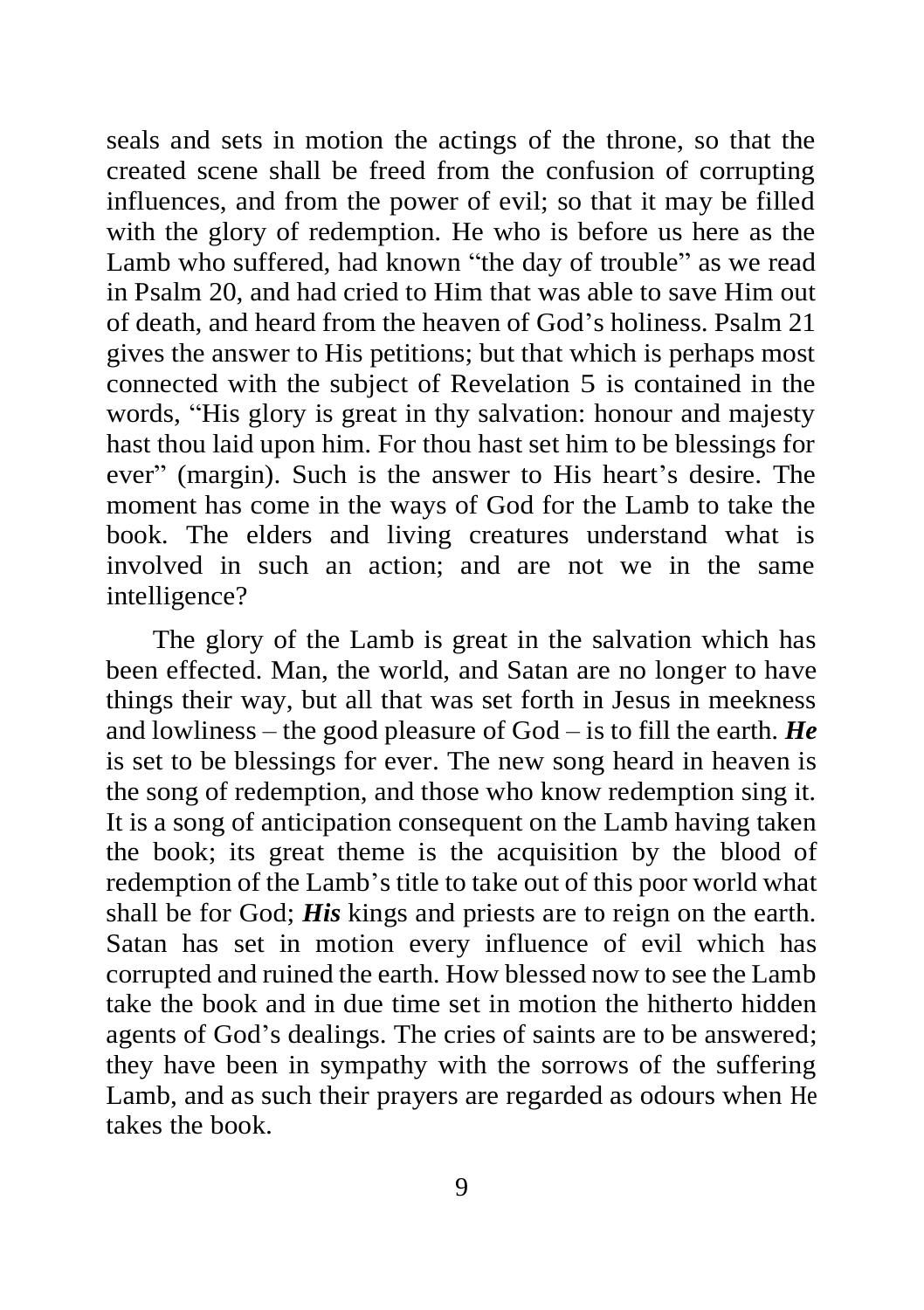The angels, those ministers of His that do His pleasure, those that shouted for joy when the foundations of the earth were laid, who formed the glory and chariots of Jehovah when He redeemed Israel and set His throne in their midst, those who now minister for those who are heirs of salvation, in their sphere they proclaim the worthiness of the Lamb that was slain to receive all the glory and blessing that is His. They had seen Him in weakness, in poverty, in humiliation, and in woe; they are not those who have part in the worth of redemption, but they take up the note of the elders and celebrate the glory of Him who effected it. "Worthy is the Lamb that was slain to receive power, and riches, and wisdom, and strength, and honour, and glory, and blessing."

Lastly, the creature that has groaned now utters its note of praise to the Sitter on the throne and to the Lamb. All is now blessed in the full salvation of Jesus, and knows neither sorrow nor thraldom. Our part now is to keep the word of Christ's patience. It may be that we are in the moment when He stands at the door and knocks in the wonderful patience of His love to the church. He knocks while there are any to hear amidst that indifference and self-complacency which is nauseous to Him. As the Lamb in the midst of the throne He is in sympathy with all that suffers for Him in the midst of evil, and He who suffered will in due time set in motion the actings of the throne to free everything from evil and to set up all in the power and blessing of redemption – the only ground on which the creature which has been tested can be brought into blessing in Christ.

## *T. H. Reynolds. Extracted from "Food for the Faithful," Vol. V. (1902).*

Four instances of early opposition to Christ in the four gospels: Matthew **2** (Herod's action); Mark **3** (counsel of the Pharisees and Herodians); Luke **4** (rejection at Nazareth) and John **5** (persecution after healing the paralytic) – *Michael Godwin.*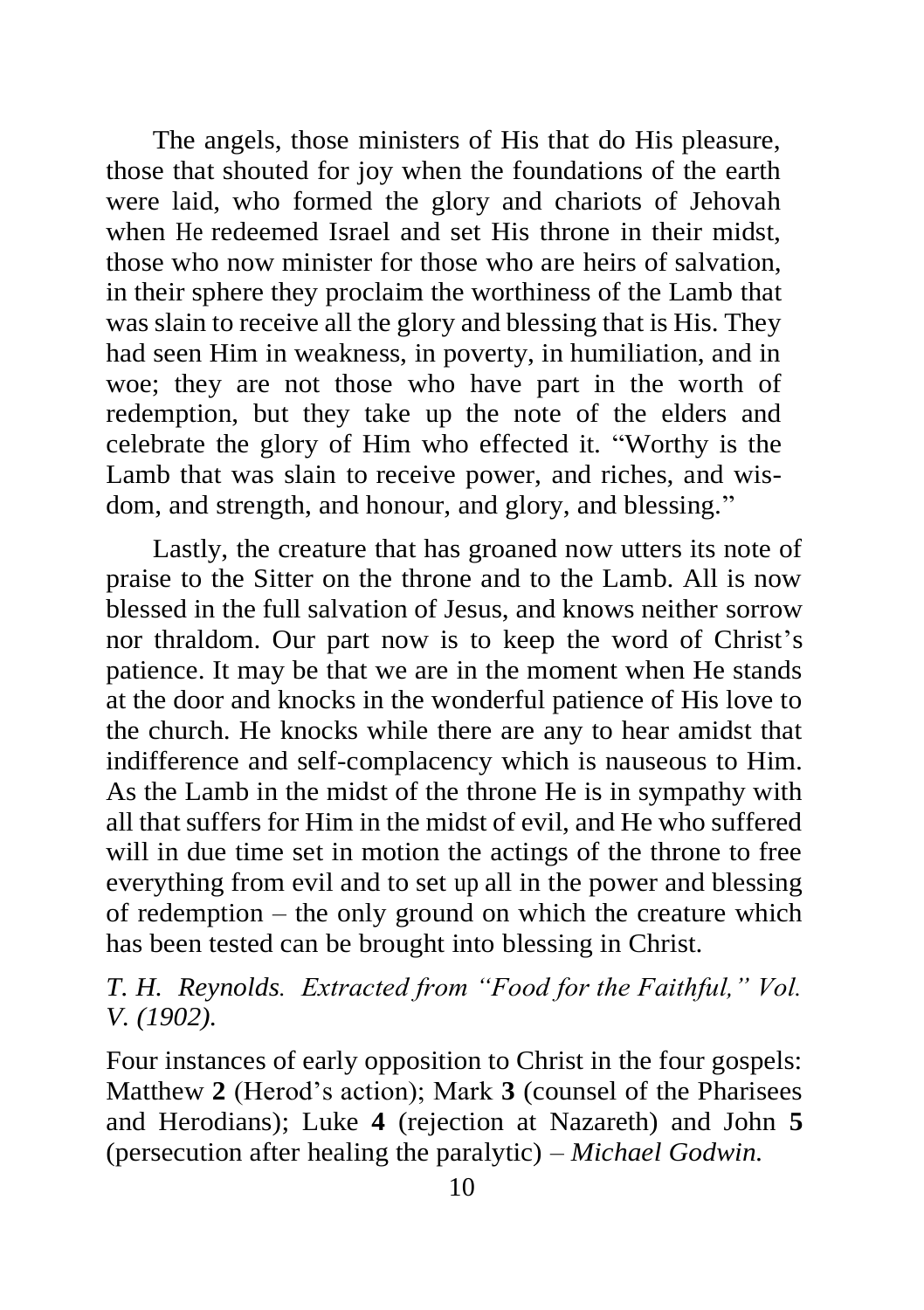## **THE STORM ON THE LAKE** *Luke 8:22-25*

In and through all the trouble the Lord has not turned hair'sbreadth out of His way. We may be in distress, but faith will not say the Lord is far away, but will know Him nigh at hand. The Lord let them be in jeopardy, the ship filled with water, and Himself asleep, on purpose to put their faith to the test, to prove if they were really trusting Him and that it might be seen if such foolish thoughts would arise, when they were put into jeopardy. They say, "Lord, we perish;" but they were in the ship with Christ, and could they be drowned? He said to them, Where is your faith? Well might He say thus to them, for though the water was in the boat, He was there too, and could sleep through it all. It was not so much of Him they were thinking as of themselves. "We perish" (said they), and it is just the same now; for the fact of being in danger with Christ in the boat is the same at one time as at another – just as impossible now as then; and in truth Christ is much more with us now, being more perfectly revealed to us, and we are united to Him, one with Him, so that He is with us every moment in the power of the Spirit.

However high the waves may rise, there is no drowning His love and thoughts towards us. The test is to our faith. The question is, Have we that faith which so realises Christ's presence as to keep us as calm and composed in the rough sea as [in] the smooth? It was not really a question of the rough or the smooth sea, when Peter was sinking in the water, for he would have sunk without Christ, just as much in the smooth as in the rough sea. The fact was, the eye was off Jesus [and] on the wave, and that made him sink. If we go on with Christ, we shall get into all kinds of difficulty, many a boisterous sea; but being one with Him, His safety is ours. The eye should be off events, although they be ever so solemn, and surely they are so at this present time, and I feel them to be so; for none perhaps has a deeper sense than I of the growth of evil, and of the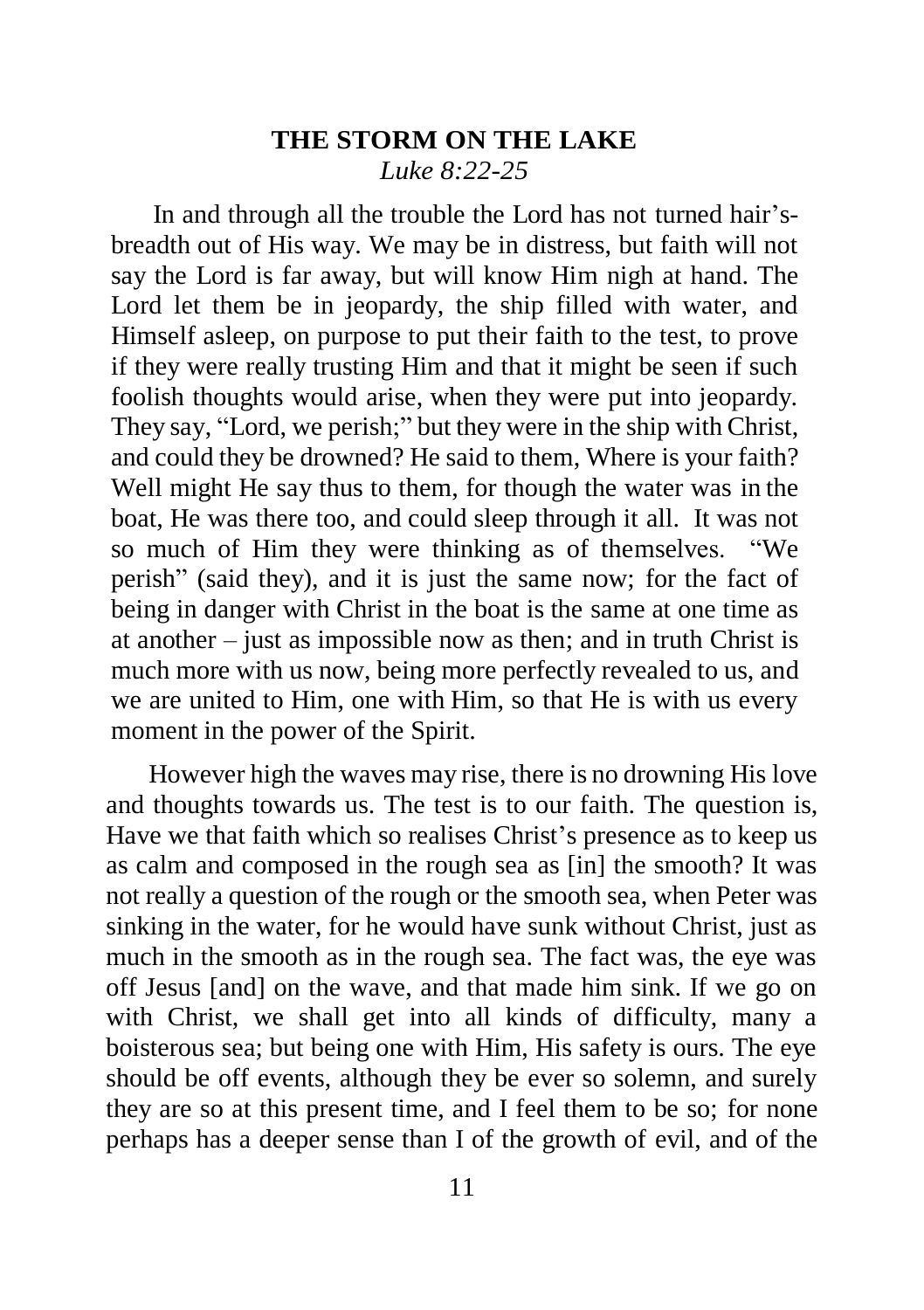solemn state of things ; but I know all is as settled and secure as if the whole world were favourable. I quite dread the way many dear saints are looking at events, and not looking at Christ and for Christ. The Lord Himself is the security of His people, and, let the world go on as it may, no events can touch Christ. We are safe on the sea if only we have the eye off the waves, with the heart concentrated on Christ and on the interests of Christ. Then the devil Himself cannot touch us.

*Extracted from "Notes on the Gospel of Luke," by J.N. Darby; Collected Writings Vol. 25.*

## **THE REPENTANT THIEF** *Luke 23:30-43*

Thus, then, in spite of the grace of Jesus in intercession, Jews and Gentiles joined in mockery of the crucified; yet God had prepared, even here, the consolation of His mercy for Jesus in a poor sinner. But no sorrow, no shame, no suffering brings the heart too low to scorn Jesus; a gibbeted robber despises Him! There is an instinct, so to speak, in every unrenewed heart, against Jesus, which was not quelled even by that power of love in which He was going down into the deepest humiliation, to suffer the wrath due to sin. Say not that you are one whit better than this wretched man. "There is none righteous, no, not one: none that understandeth; none that seeketh after God. They are all gone out of the way, they are altogether become unprofitable." In two words, there is no difference. You are as bad, in God's sight, as the railing impenitent thief. See now the fruit of grace in the other. Grace works in a man who was in as low a condition as he who, notwithstanding his own dying agony and disgrace, had pleasure in outraging the Lord of glory; indeed both had done it (Mark 15: 32). But what more blessed and certain than the salvation of this thief, now that he bows to the name of Jesus? He is going to Paradise in companionship with the Lord whom he owned.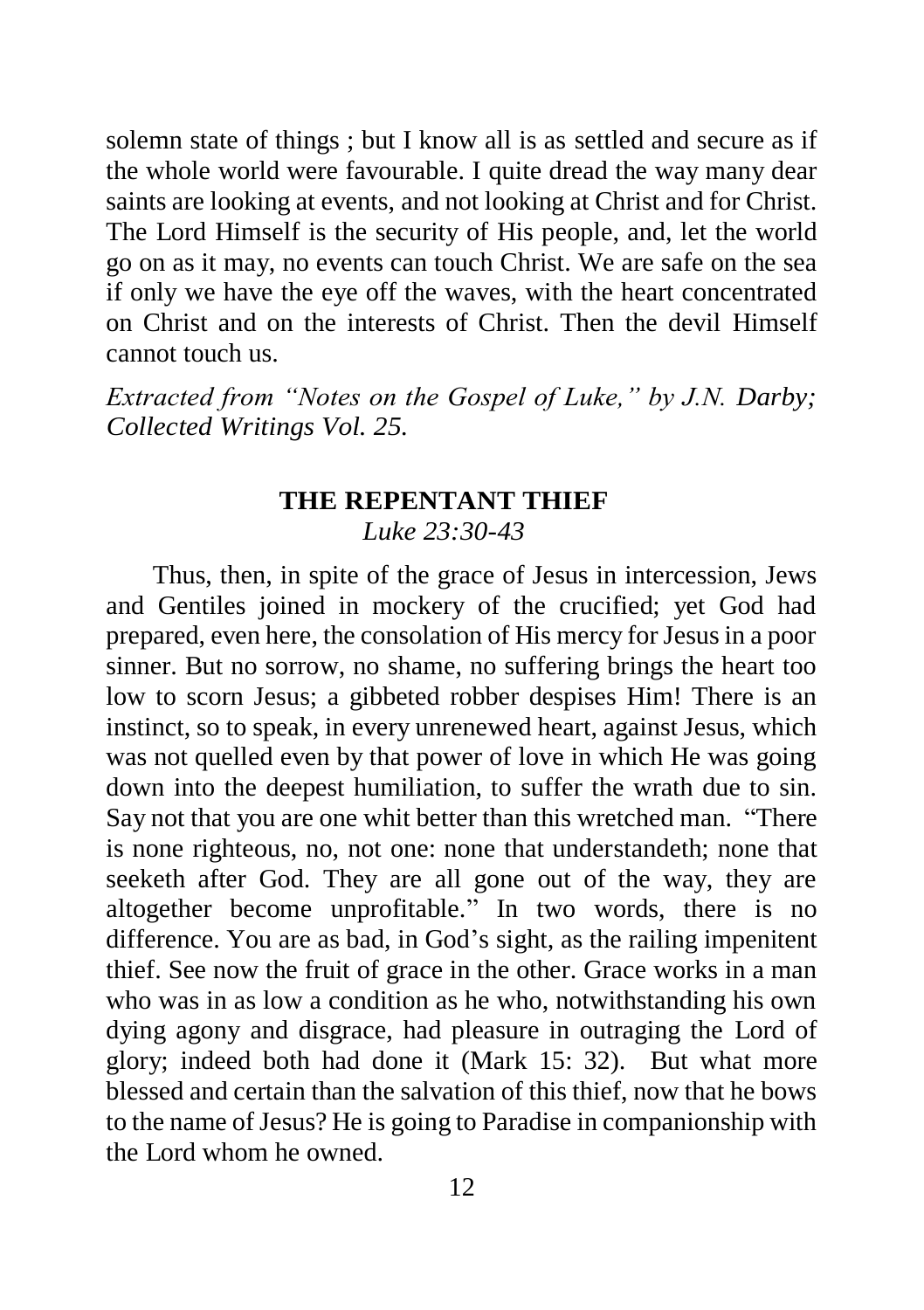It is often idly said, that there was one saved in this way, that none might despair, and but one, that none might presume. The truth is, that this is the only way whereby any poor sinner can be saved. There is but one and the same salvation for all. There was evidently no time for him to do anything, had this been the way; but all is done for him. That very day his knees were to be broken. But how could he get into Paradise! Christ wrought his deliverance through His own death, and his eye was opened in faith to what Christ was doing.

Nor was it only that Christ's work was wrought for him – the ground on which his soul rested for salvation. There was a mighty moral work wrought in him through the revelation of Christ to his soul by the Spirit who convinced him of his utter sinfulness. "Dost not thou fear God," is his rebuke to his railing fellow, "seeing thou art in the same condemnation? And we, indeed, justly." It was not all joy. Conscience had its place. There is a real sense of good and evil; for he has got in spirit into God's presence, and this, making him forget circumstances, elevates him into a preacher of righteousness. And if he owns the rightness of his own punishment in honest confession of sin, what a wonderful testimony he bears to Christ! "This man hath done nothing amiss." It was just as if he had known Christ all his life. He had a divine perception of His character; and so with the Christian now. Have you such jealousy about the spotlessness and glory of Christ, that you cannot help crying out when you hear Him slighted? He believed that He was the Lord, the Son of God, and so could answer with assurance for what He had been as a man. As completely a man as any other, the holy obedience of Christ was divine. "This man hath done nothing amiss." What a response in the renewed heart to the delight of sinlessness! His eye glances, as it were, over the whole life of Christ; he could answer for Christ anywhere, because he has learnt to know himself.

Then he says, turning to Jesus, "Lord, remember me, when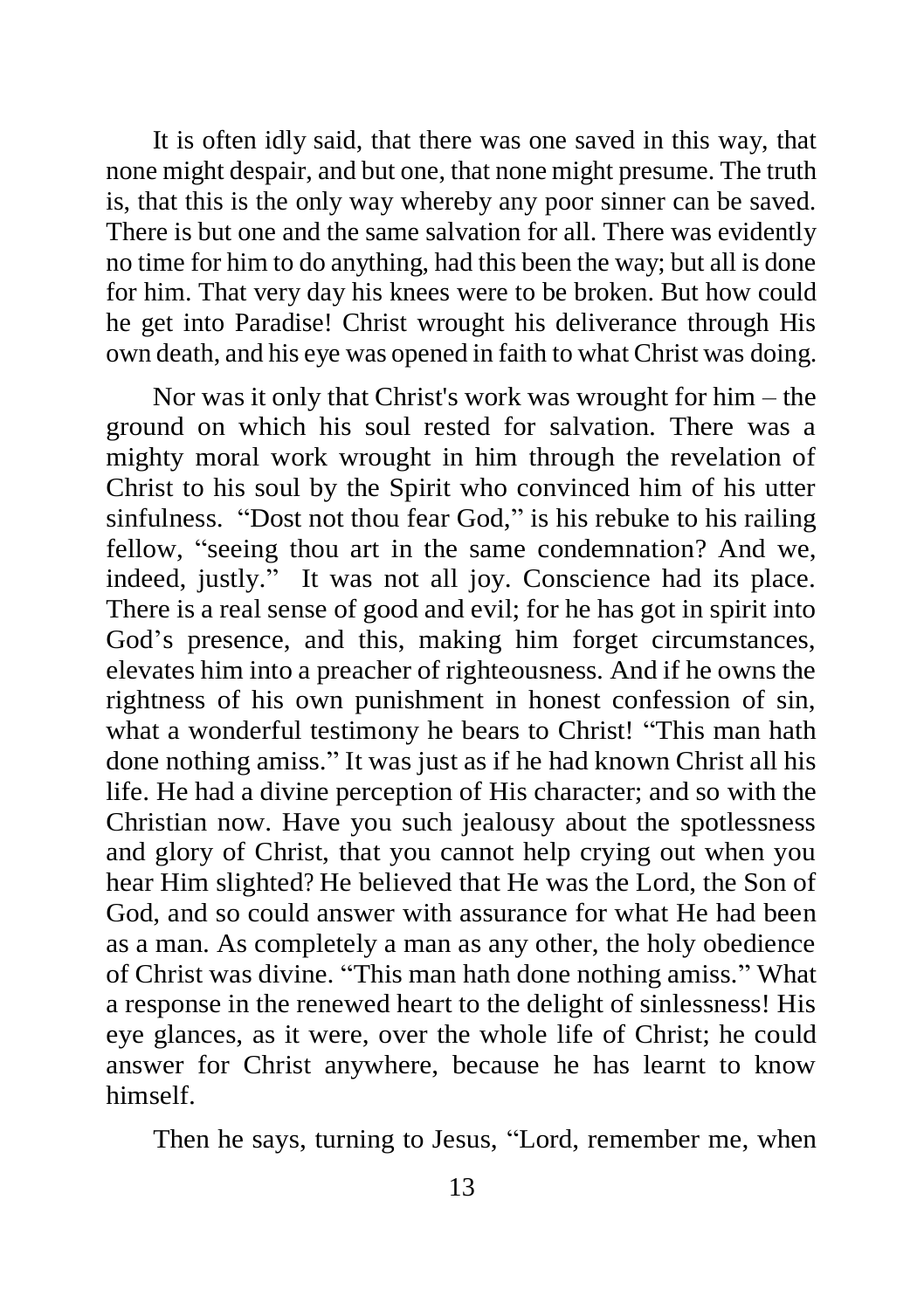thou comest in thy kingdom." As soon as he can get rid of what was sad, when he has done with his testimony to the other thief, his heart turns to Christ instinctively. How undistracted he was! Was he thinking of his pain? or of the people around the cross? As is always the case, where God's presence is realised, he was absorbed. In the extremity of helplessness, as to outward appearance, he hears the Shepherd's voice, and recognised Him as the Saviour and King. He wants Christ to think of him. The judgment of men was that Christ was a malefactor. The weeping women saw not who He was. But no degradation of circumstances could hide the glory of the Person who hung by his side. He owned Jesus as the Lord, and knows that His kingdom will certainly come. The other malefactor thought only, if he thought at all, of present deliverance; but this one saw the sufferings of Christ, and the glory that should follow. His mind was set, not on being free from bodily pain, but on the loving recognition of Christ in glory. He looks not to earth, nor nature, but to another kingdom, where death could not come. There was not a cloud, not a doubt, but the peaceful settled assurance that the Lord would come in His kingdom.

And the Lord gave him more than his faith asked. There was the answer of present peace. It was not only the kingdom by-andby, but "Verily, verily, I say unto thee, To-day shalt thou be with me in Paradise." As if He said, You shall have the kingdom when it comes, but I am giving now soul-salvation; you are to be associated at once with Me in a way far better and more than the kingdom, blessed and true as it is. For indeed the work was accomplished on the cross, which could transport a soul into Paradise. If the Saviour had taken the sinner's place, the sinner is by grace entitled to take the place of the Saviour. The poor thief might know but little of Christ's work and its effect, but the Holy Spirit had fixed his heart on the person of Christ. The words of the Lord (v. 43) imply the atonement, by virtue of which we are made fit to be His companions in the presence of God. The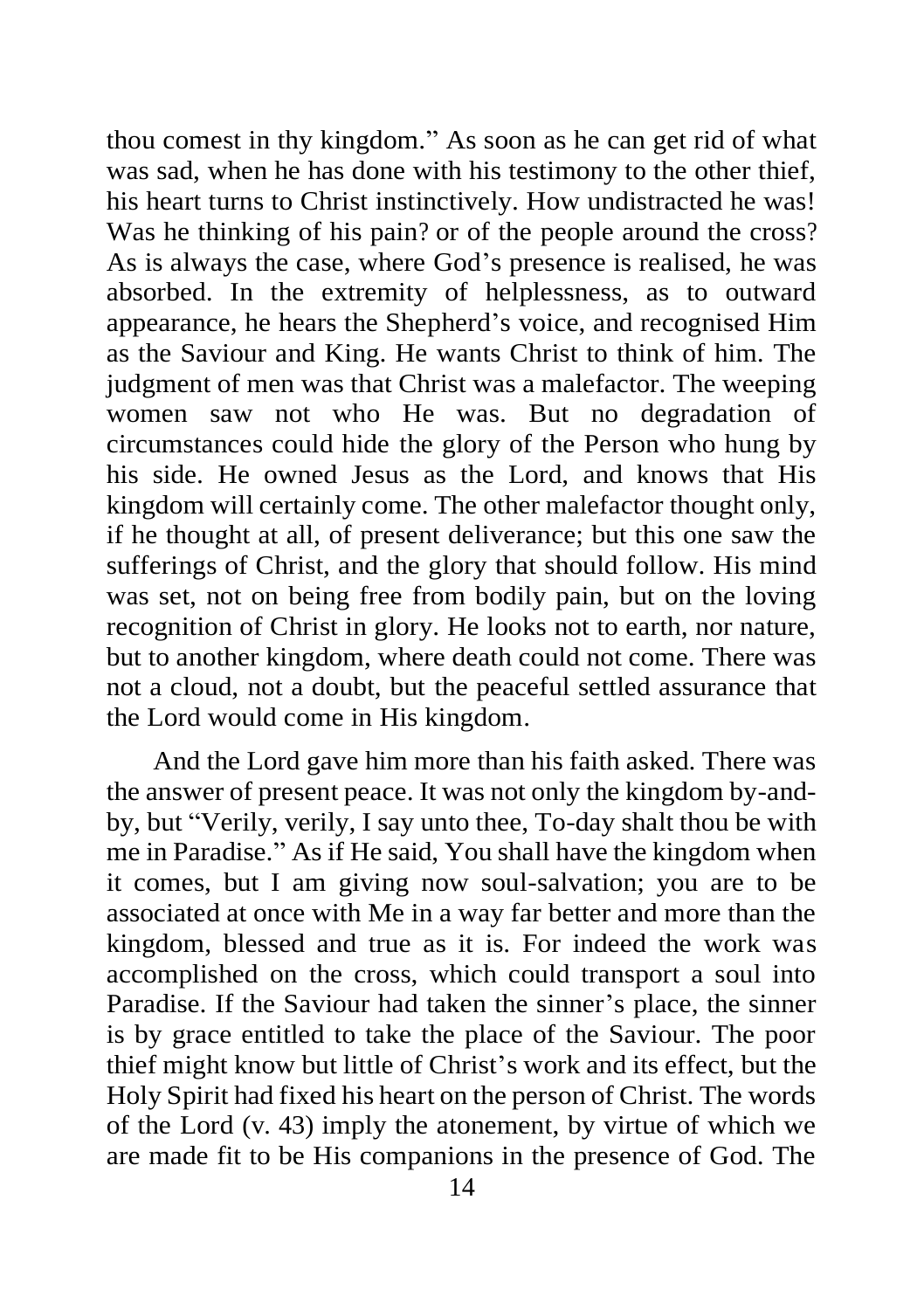work of Christ is as perfect now for us, as then for him; it is as much accomplished for us as if we were already caught up into Paradise. How distinct this is from anything like progress of the soul to fit it for heaven! And how wonderful that such a soul should be a comfort to the Saviour! He had come into the condemnation; yea, and wrath was on Him to the uttermost. And now the converted thief was a bright witness of perfect grace and eternal salvation through His blood.

*Extracted from "Notes on the Gospel of Luke," by J.N. Darby; Collected Writings Vol. 25.*

## **WAITING ON GOD**

## *Isaiah 64:4*

The New Translation by J.N. Darby helps us to understand the meaning of this verse by rendering the last part: "a God … who acteth for him that waiteth for Him." What I had in mind was to say a word with regard to waiting on God.

I believe that this must be regarded as distinct from prayer, although intimately connected with it. That is to say, you may have prayer without the element of waiting upon God. There is evidently great blessing accruing to those who wait upon God. I have no doubt everyone here is accustomed to pray, for there is no more delightful occupation for a believer than praying, unless it be praising. But the one is often the outcome of the other. But to have the favour of speaking to God, and to speak with the Lord in heaven, is greatly valued, I am sure, by every one of us. The thing to which we look forward on arising in the morning is to speak to God – and to speak *with* Him, for there are experiences in the life of all believers when they have the sense of God speaking to them as they speak to Him.

Prayer fortifies the believer as having to meet the influences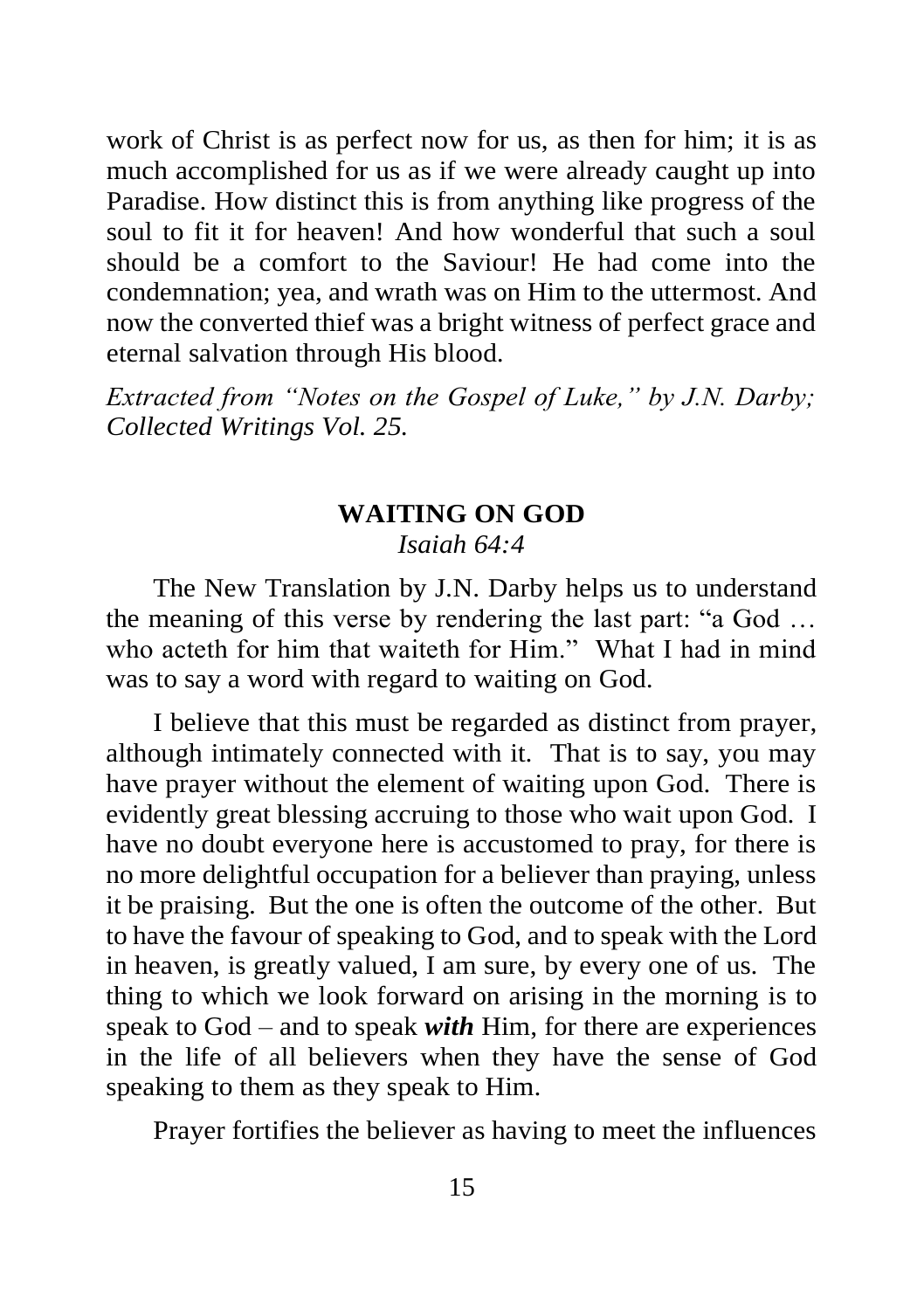of the world and of his own heart. But what I have very much before me now is the experience of waiting upon God. There are wonderful things – "things which the eye has not seen, and ear not heard, and which have not come into man's heart" (1 Corinthians 2:9) – which God has prepared for those that wait for Him. The apostle in 1 Corinthians gives an additional touch to the matter as showing that those who wait upon God are those who love Him. I believe that all the persons whom God has taken up from the very beginning have been accustomed to wait upon Him, and I raise the enquiry as to whether or not we ourselves are accustomed to do this.

I suppose you have all, in varying measure, had the experience of speaking to God about a matter but receiving no reply. Now what are you going to do? Will you abandon the pursuit, or will you wait upon God? The waiting process tests us much, but it is a most delightful experience to wait upon God with a sure and certain sense in your soul that none ever did so in vain. It is part of our education for the realm in which we are soon to dwell, that we should wait on God.

I think Noah stands out as one who had to wait on God. The inferences are too strong to be disregarded that Noah recoiled from the condition of things in the earth where he lived and took an opposite course. *He was a righteous man* and God regarded him as such; and there was a time when God intimated to him that the end of all flesh had come. God frequently indicates what He is about to do before He does it, and Noah had to learn to wait on God as to what He was about to do.

As waiting upon God you rejoice in your heart in the sense that you have a secret with Him. It is a wonderful experience to be in a secret with God. \* Noah enjoyed that. And as he built the ark during that long period he was waiting. Day by day he

*<sup>\*</sup> See Psalm 25:14 – Editor.*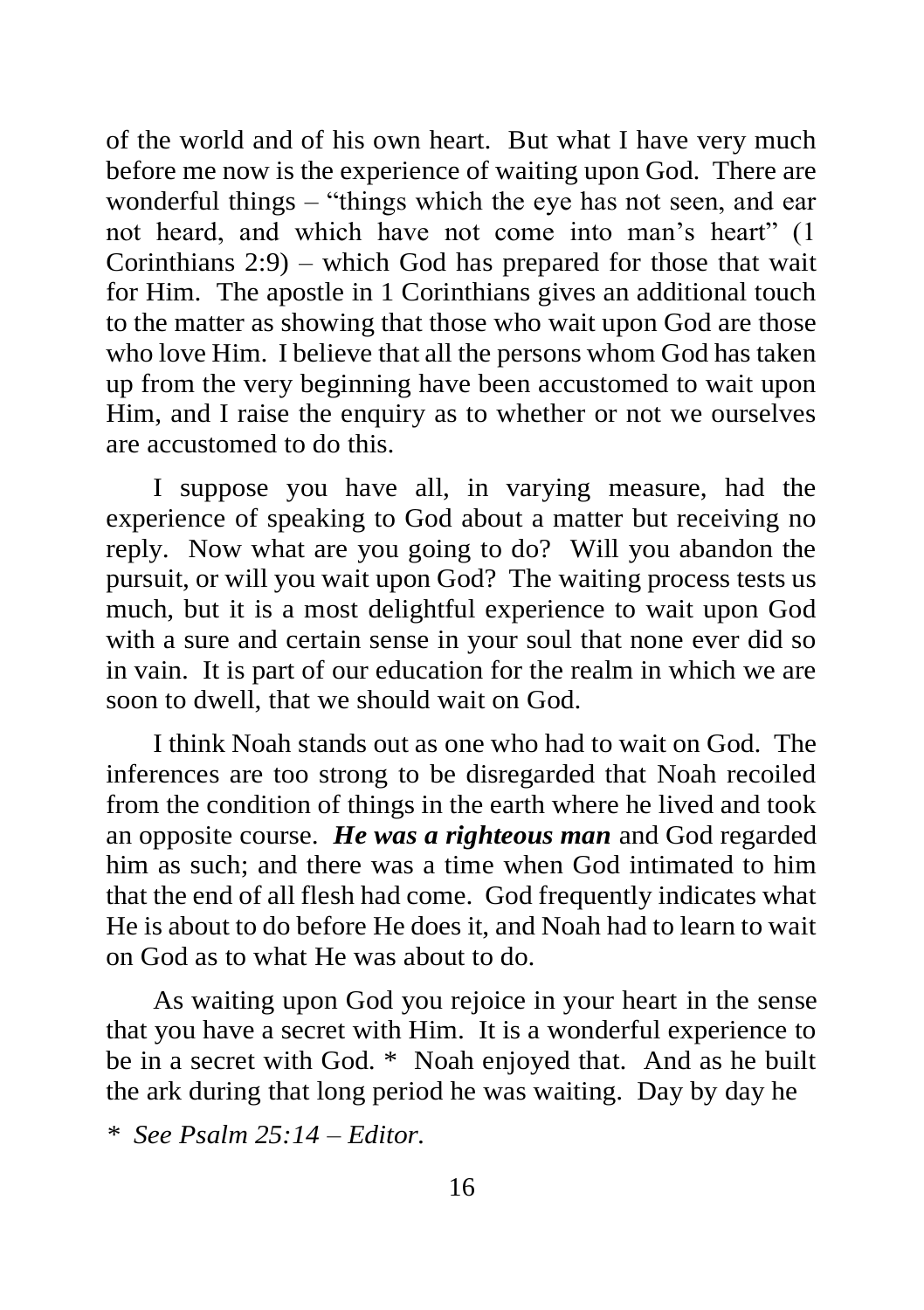no doubt communicated with God while waiting. And when he was put in the ark and the door was shut, he had to wait for God to release him *(see Genesis 8:15, 16).*

I am perfectly certain that Noah, as the outcome of waiting upon God, developed a moral greatness which distinguished him above the whole generation in which he lived.

Then again one may refer to Abram. The God of glory appeared to him in a land of idolatry, where evidently there were movements in the heart of this beloved man. God appeared to him and called him out of his country, his kindred and his father's house (Genesis 12:1) and he came out, not knowing whither he was going, but he was waiting on God. What did it matter if he did not know where he was going if he had God to wait on? The experience which he had he could not have derived in any other way.

Then in the matter of offering up his son, God said that he was to do this "on one of the mountains which I will tell thee of" (Gen. 22:2), so still further Abraham was compelled to wait on God. All through his remarkable experiences, save for certain lapses, this thing characterised him, that he waited on God.

As to ourselves, as brought into relation with God – in His family as His children and in His household as His sons – it is our privilege to wait upon God. I understand that this far exceeds simply making a request to Him and leaving it there. **Waiting upon God is with the affection of heart borne constantly towards Him, ever having in mind what we have spoken to Him about.** It may involve patience, but this is amply rewarded.

We are called into holy intimacy with God; do we understand this? I understand that in the world great prices are paid in order to be allowed to speak to royal personages, but you need pay no price nor negotiate any unholy machinery to come into God's presence; it is your rightful place to be near Him.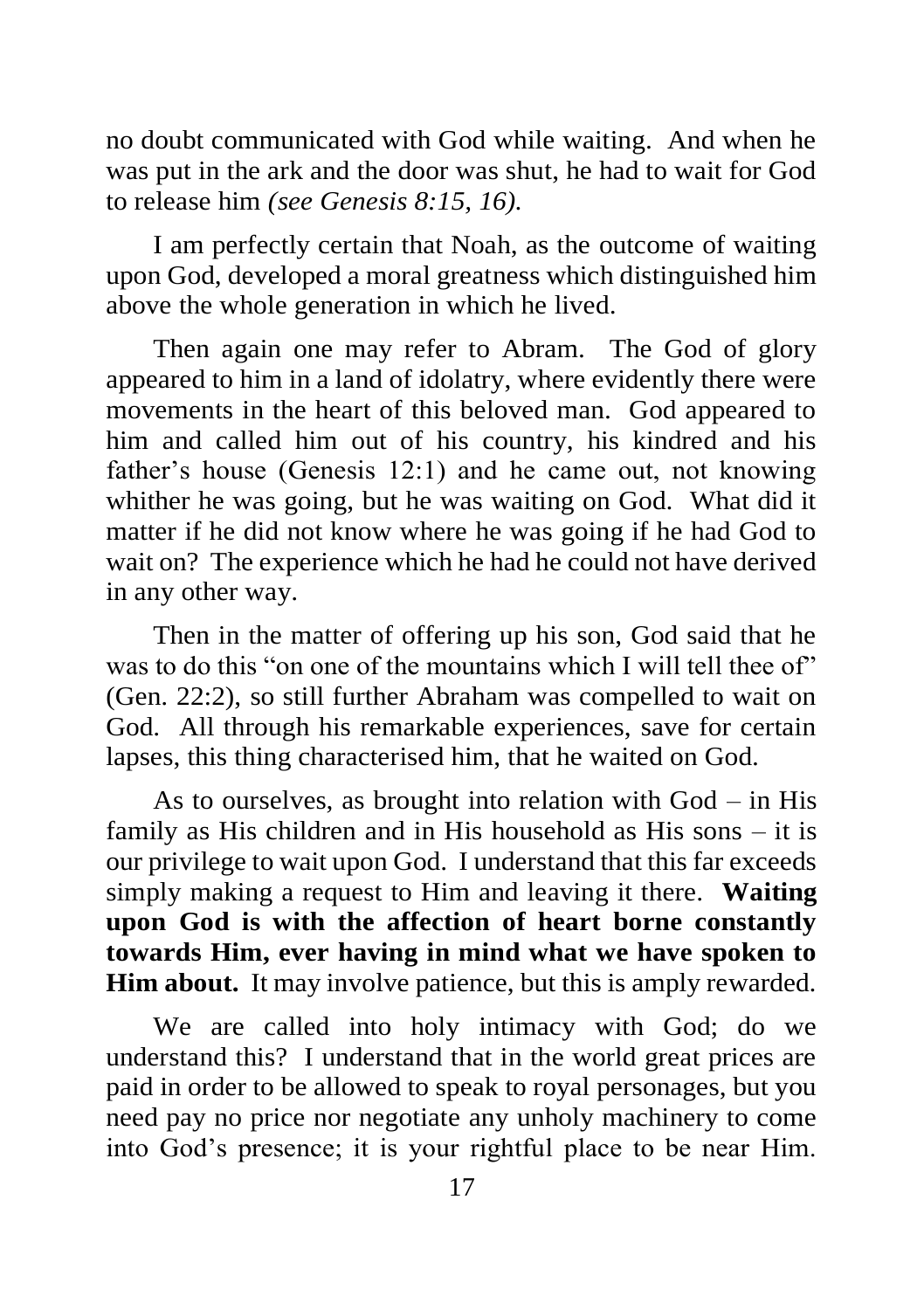Nothing, surely, can be greater in the life of a believer than to be intimate with God and to know what it is to wait continually upon Him.

Besides Noah and Abraham, I might speak of others – of Joseph, David and many others – who knew what it was to wait upon God. There were those who through long hours of darkness consciously and patiently waited on God. None waited in vain.

As surely as the sun rises in the morning, so surely will God answer you. The process of being kept waiting may test you much but it educates you greatly. When once you have passed a period of waiting on God with no answer, no apparent issue, the dawn will come and God will show you His way. Of that I am absolutely certain.

Now in the life of Jesus here, perfect though He was, the great and Holy One of God, there was this particular element of waiting upon God. Some of us cannot wait: somebody must speak, somebody must act but why not say, somebody must wait? **God will never fail anyone who waits on Him.**

Think of the Lord in Jerusalem *(Luke 2:42-50)*; He knew about His Father's business – what great affairs were to be put into His hands! Think of Him as a boy of twelve years old in the city, in the temple, the One who was going to bring about the reconciliation of all things, who was going to destroy the power of death and the whole power of evil. He says, "Wist ye not that I must be about My Father's business?" Think of Him coming down to Nazareth and waiting. Think of that heart turning heavenward daily – frequently – and waiting upon God. Which is greater: to accomplish great things for God, or to be near Him?\* The Lord, I believe, placed greater value on the intercourse He had with His Father than on the greatest thing He ever did for Him. So He went down to Nazareth and was in sub-

*\* No doubt the latter may lead to the former – Editor.*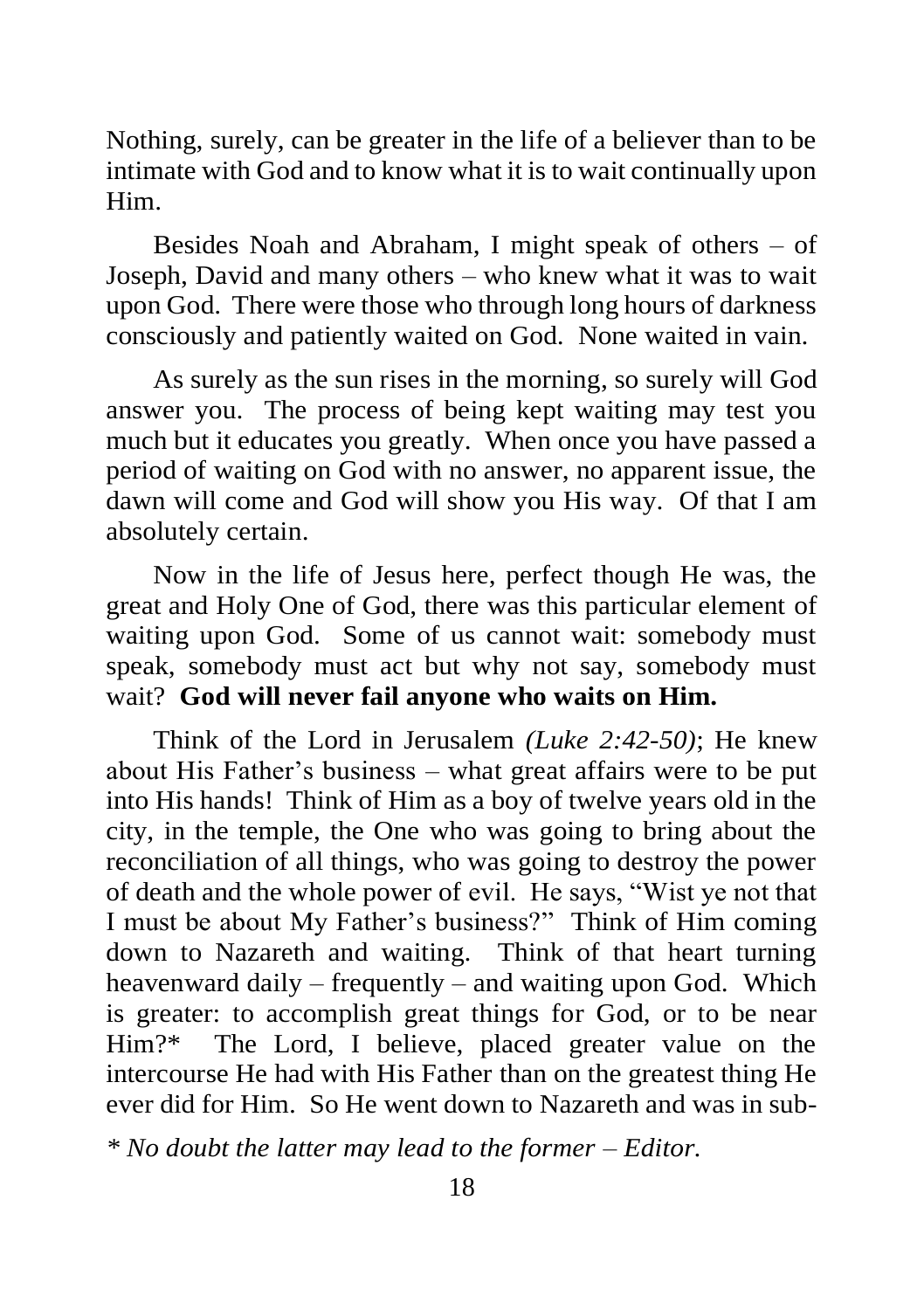jection to His parents.

The item for our consideration is this: are we really ourselves in touch with God? Do you know Him? I have known obscure people who did. A case comes to my mind now: a person who lived in a little wooden cottage who could speak in the most intimate way. Never shall I forget the look: "Do you think God will ever fail me? – Never, never!" Are we really intimate with God? God's great work at the present time is to bring us near to Him. We have become nigh by the blood of Christ *(Ephesians 2:13).* We all have access in the power of one Spirit. Do we know this nearness? Do we know what it is to wait upon God? It is positively lovely to get in touch with someone who is accustomed to wait on God.

The time came in the precious life of Jesus when He was baptised by John the Baptist. All the people having been baptised, and Jesus having been baptised, He was praying *(see Luke 3:21).* He was not preaching yet but waiting on God, praying. It is a most touching thing to think of Him, the lowly, humble Man, coming up out of the river, His garments all wet; standing there, praying by the Jordan, waiting on God. What will God do next? What will He, Jesus, do next? He waits. What God did was to open the heavens; the Spirit came down in the bodily form of a dove and there was a voice from heaven that was for His own heart as to the place He had as the Beloved.

Beloved brethren, we are missing much if we do not know what it is to wait, and to wait only on God. You may say, I am in difficulty with my home; I have to leave the place in which I am living. Well, when you do not know what to do, don't do anything. Wait upon God and leave the way open for Him to come in, for that He certainly will. What about your family? Are we accustomed to letting things drift, allowing our children to drift into the world? You and I as parents and heads of families are to wait on God. You say it is impossible. Have you never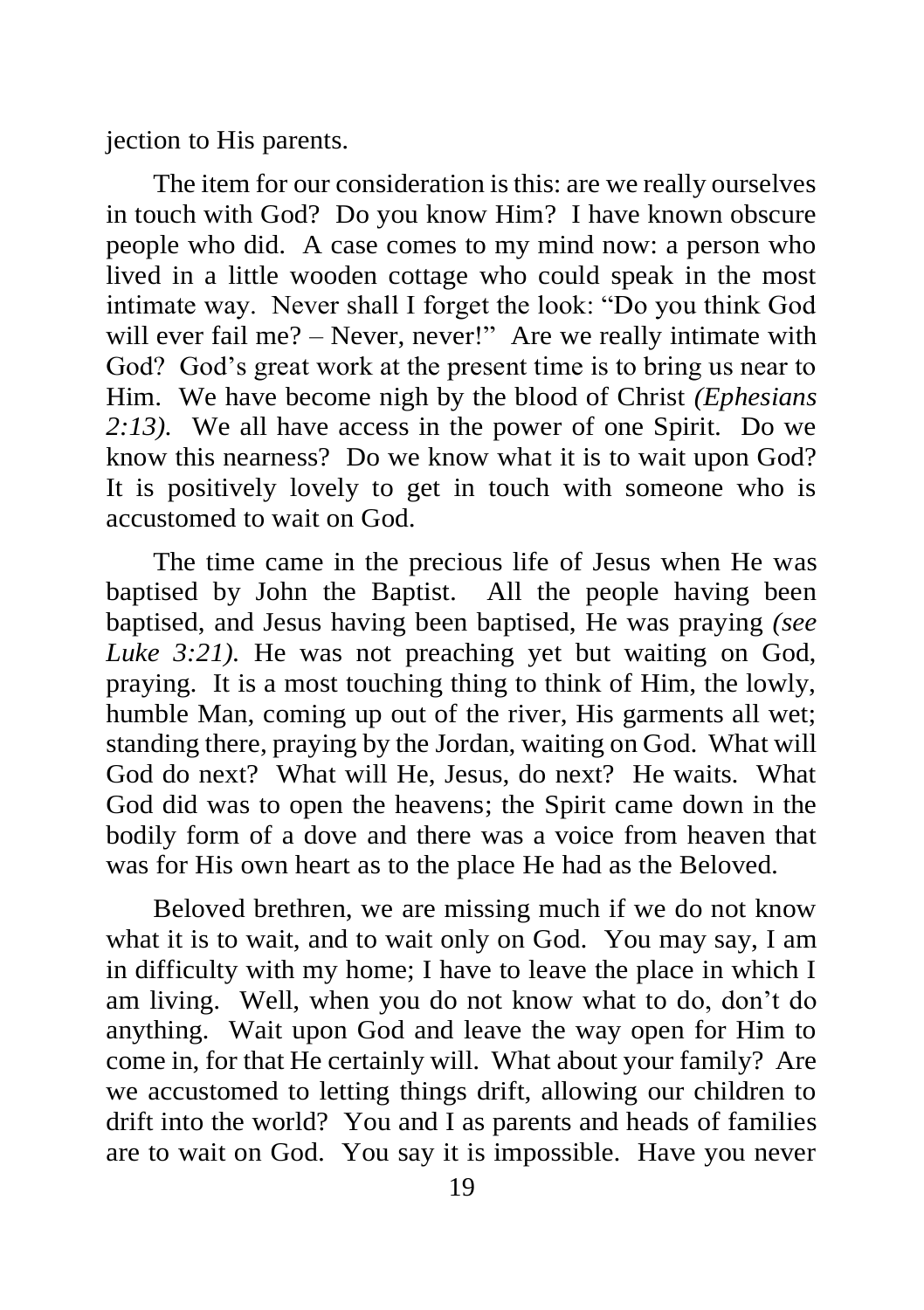read these words, "with God all things are possible" *(Mark 10:27)*?

You say that the case is a hopeless one. No, I challenge that. I ask you earnestly, is any case hopeless when you can bring God in? It is a practice, this waiting on God, and the Lord Jesus in His lowly, humble life pre-eminently set it forth. There came a moment – the transfiguration – when He went up the mount knowing what was coming, which shows that nothing ever took the Lord by surprise. \* I have often had the desire that one might be nearer to God and that things might not take one by surprise.

I am greatly concerned now with the coming of the Lord Jesus. I believe that if we will only wait on Him He will give a definite indication that He is coming. § Have you any intimation from Him that He is coming? What is your own personal experience with the Lord? Is so great a moment to come without any kind of intimation in the hearts of those who love Him? I rather doubt it.

Just before He ascended, they said, "Lord, wilt Thou at this time restore again the kingdom to Israel?" (Acts 1:6). I have a strong impression that there will be those here on the earth who will be in the secret of the fact that the Lord is about to come: I would like to be one of them. I believe there will come an impression into the hearts of believers that the Lord is at hand. I would like to wait upon Him so that I have some indication from Himself that He is about to come. I would like to put my book down – or whatever I was doing – and say, "Lord Jesus, come"

*\* I think the speaker may have had in mind that they spoke of His departure which He would accomplish at Jerusalem (Luke 9:31 – Editor.*

§ *This at first struck me as a somewhat presumptuous claim but then I remembered the indication which was given to Simeon as to the Lord's first advent (Luke 2:26) – Editor.*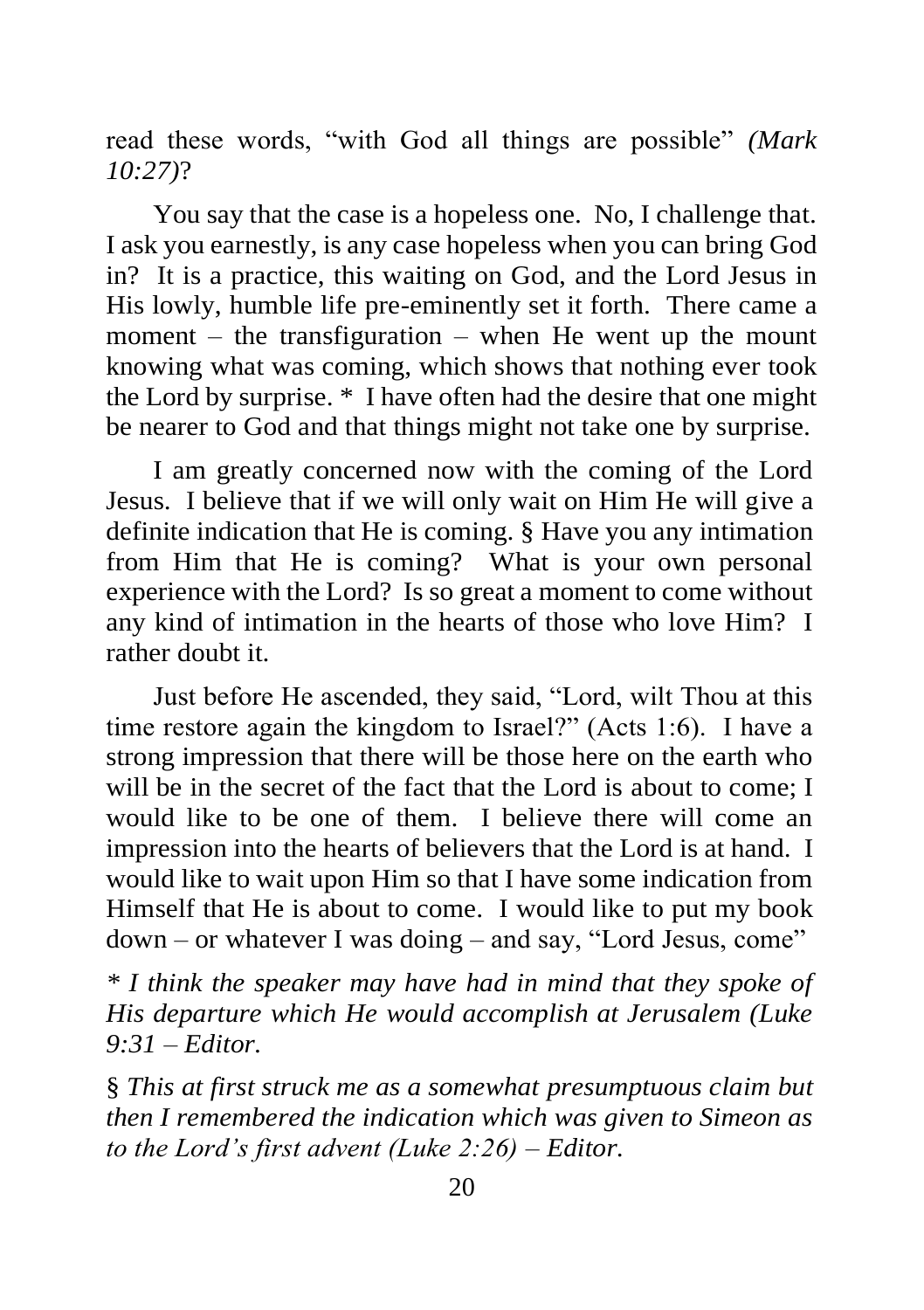and He will come, and we shall be gone. I am convinced that the Lord would have us wait on Him as to it, for it is at hand. He is at the very doors. He will come. If He comes in the dead of night, remember that it is daylight on the other side. I would love to wake out of sleep and know the Lord is coming and so be ready in affection to greet Him. It will be with waiting upon Him. How many days do we let pass without referring to it at all? This should not be.

I went into a brother's house and on the wall was "Perhaps Today." How lovely to be in the household of a brother who on his knees, with his whole soul throbbing, says, "Oh, Lord, is it today?" Now the Lord is awaiting everywhere this enquiry as to His coming, and if we wait upon Him we will get some intimation from Him that His coming is imminent. I was referring to the Lord going up the Mount as knowing; yet having ascended we find Him praying, or waiting on God *(Luke 9:29). As* He prayed – not *after* His countenance was altered and His clothing changed – the fruit of waiting upon God was that this transfiguration took place. It is open to us all to practise waiting on heaven, waiting on God as it is here in the passage of Scripture we have read (Isaiah 64:4): "nor hath eye seen a God beside Thee, who acteth for him who waiteth for Him."

Now to pass on. Think of the moment of the Lord's crucifixion and recall the remarkable words of the fortieth Psalm: "I waited patiently for Jehovah." Think of that moment on the cross, as abandoned by God and enduring His wrath against sin: "I waited patiently." While God forsook Him as then the Sin-Offering, yet He saw in that Person in that place the most transcendent glory of a Man who, although abandoned, yet waited patiently for God to come in. "He brought me up … out of the miry clay … and He hath put a new song in my mouth." Look what an array of things has come in with waiting patiently upon God. Oh, beloved brethren, there was a measure of solace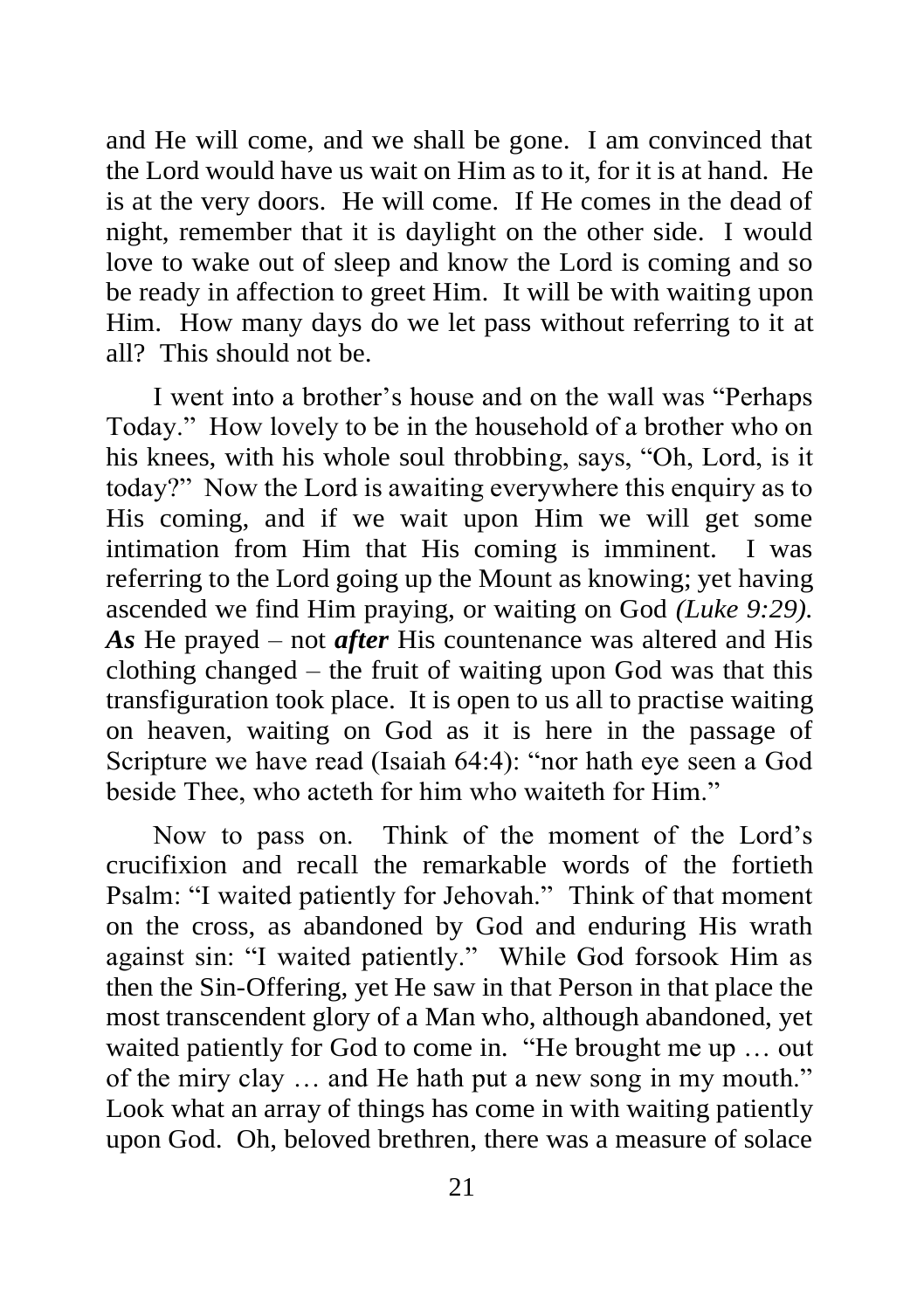in the heart of Christ; though abandoned, He waited upon God. It was not only that, as Man, He prayed to God; He did that, but He waited on Him.

Quoting Psalm 22 (v. 21), "Thou hast heard Me." Neither you, nor I, nor any other saint at any time, in any place, can ever come into such dire circumstances; yet here is the eternal witness that God will never forsake any that wait on Him. For although, in His righteousness and holiness, He forsook Christ when bearing our sins, yet while the work was being accomplished and He was hung on a cross to die, there was One who waited on God and, when the work was done, God came to Him and answered Him. It says, "and having been heard because of His piety" *(Hebrews 5:7).* He brought God in as in His very inmost affections He clung to Him. Although He was forsaken He waited on God. The establishment of universal glory will be the answer to it.

We have the joy of waiting upon God, and He will never fail us. I say most respectfully that merely to offer our prayers is not enough. There are, alas, Christian households where prayers are not offered but thankfully there are others where they *are* offered and, moreover, where the head of the household shuts himself in *(Matthew 6:6)* and waits on God. The most dire need in any family will be met, and all business difficulties will be solved, if you will only wait on God. Any difficulty in the church will be solved if we know what it is to wait only on God. May the Lord graciously help us to do this.

## *Uncorrected (but lightly edited) notes of an address given in Manchester by Mr. Russell Besley on 5th July, 1930.*

What a happy people we should be if we were mirrors reflecting Christ, in the perfect consciousness of our weakness, but looking at Christ in heaven, bearing up amidst all the evil that is coming in like a flood, because He is up there! – *G.V. Wigram*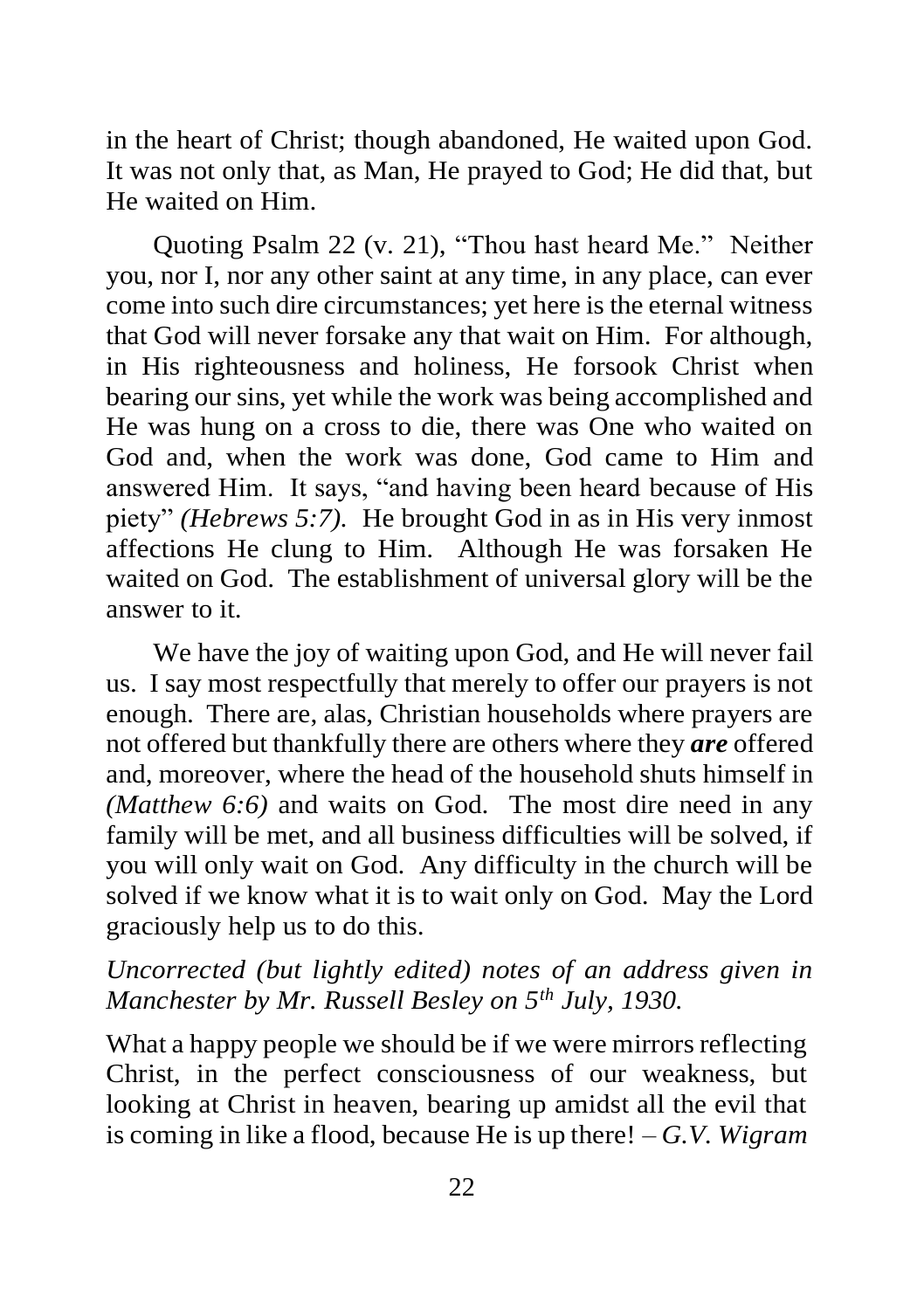## **FELLOWSHIP IN A DAY OF BREAKDOWN**

Any right-minded Christian must be sobered, even distressed, at the increasing corruption of Christendom. Yes, thank God, there are those who are faithful (the Lord knows who and where they are), just as in Elijah's day God could say, "Yet I have left me seven thousand in Israel, all the knees which have not bowed unto Baal, and every mouth which hath not kissed him" (1 Kings 19:18). Nevertheless, the overall picture of Christendom today, certainly in western countries, is one of increasing disobedience to the Holy Scriptures and the spreading of immoral teachings and practices. The present rapid decline of the secular world is one thing, but when things are said and done *in Christ's Name* which are an affront to God and blatantly contrary to His word, we can understand why the Lord has to say (actually to the church at Laodicea but no doubt prophetically as to the carcase of unbelieving Christendom), "I am about to spue thee out of My mouth" (Revelation 3:16).

What, then, is the Christian to do who seeks to be faithful to the Lord? Firstly, the Bible is clear and authoritative in its injunctions to depart from evil. "Depart from evil, and do good" (Psalm 34:14 – alluded to by the apostle Peter in his first epistle, ch. 3, v.11); we should note that departure from evil precedes doing good. In 2 Corinthians 7:1 we are exhorted to "cleanse ourselves from every pollution of the flesh and spirit, perfecting holiness in the fear of God." Paul writes to Timothy against the background of worsening conditions in the church and says: "Let every one that nameth the name of Christ *(or 'the Lord'*) depart from iniquity" (2 Timothy 2:19). He also exhorts us to purge ourselves from vessels "to dishonour" (vv. 20, 21). J.N. Darby in his translation explains that the word rendered "purge" in the KJV means to purify oneself "from these in separating from them."

Sometimes the parable which the Lord spoke about the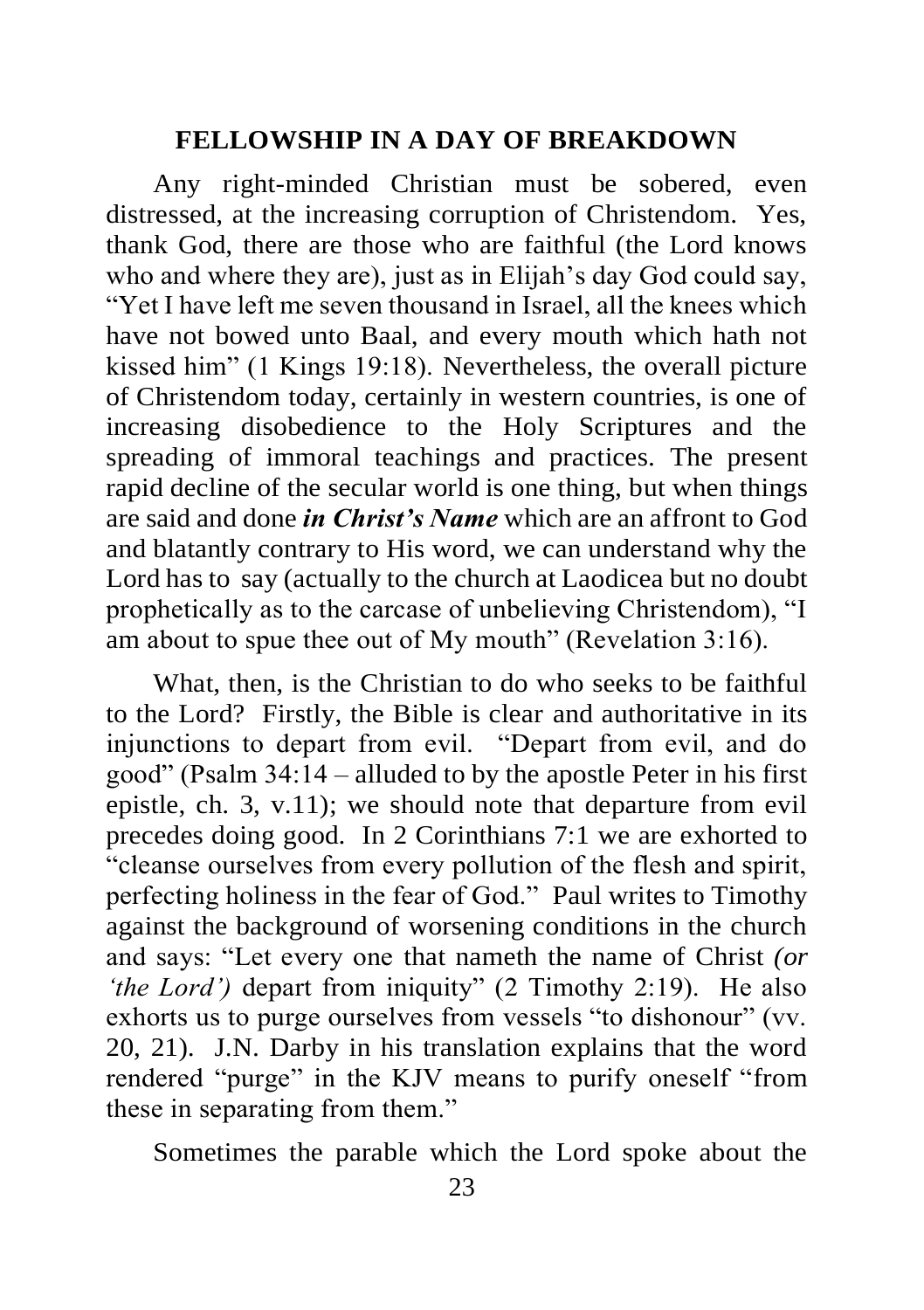wheat and the tares (Matthew 13:24-30) is adduced to justify continuance alongside what is plainly evil; but in His exposition of this parable the Lord explains that "the field is the world"  $(v.38)$  – not the church. It was indeed misguided of reformers in past centuries to try and impose Biblical truth on the populace through civic government. Paul distinguishes between the church and the world when he writes to the Corinthians: "Do ye not judge them that are within? But them that are without God judgeth" (1 Cor. 5:12, 13).

But, having stood apart from what we judge to be evil in God's sight, how do we then find Christian fellowship? One thing is important: nowhere are we given a mandate to start a new church. The Scriptures recognise only one church, whether locally or universally, comprising all true believers on the Lord Jesus Christ, those who by one Spirit have been baptised into one body.

What Paul goes on to exhort in 2 Timothy 2 is that we should follow certain moral principles – "righteousness, faith, love, peace" – and that we should do so "with those who call on the Lord out of a pure heart" (v. 22). It has been contended that it does not say "*all* those who call …" but surely the plain meaning of Paul's words is that the test for my enjoying fellowship with other believers is whether or not they call on the Lord out of a pure heart; there is no right extended to me to select a certain group of these and limit my fellowship to them.

We are thus brought into (not an externally defined position or grouping but) a path marked out by certain governing moral principles. We do not claim to be the church (though of it) but hold to the truth that there is one church of which Christ in heaven is the Head. As seeking to please Him, we would surely want to regulate ourselves according to what He desires to see in His church, as Scripture teaches us. This would include both the positive things – for example, continuance "in the apostles'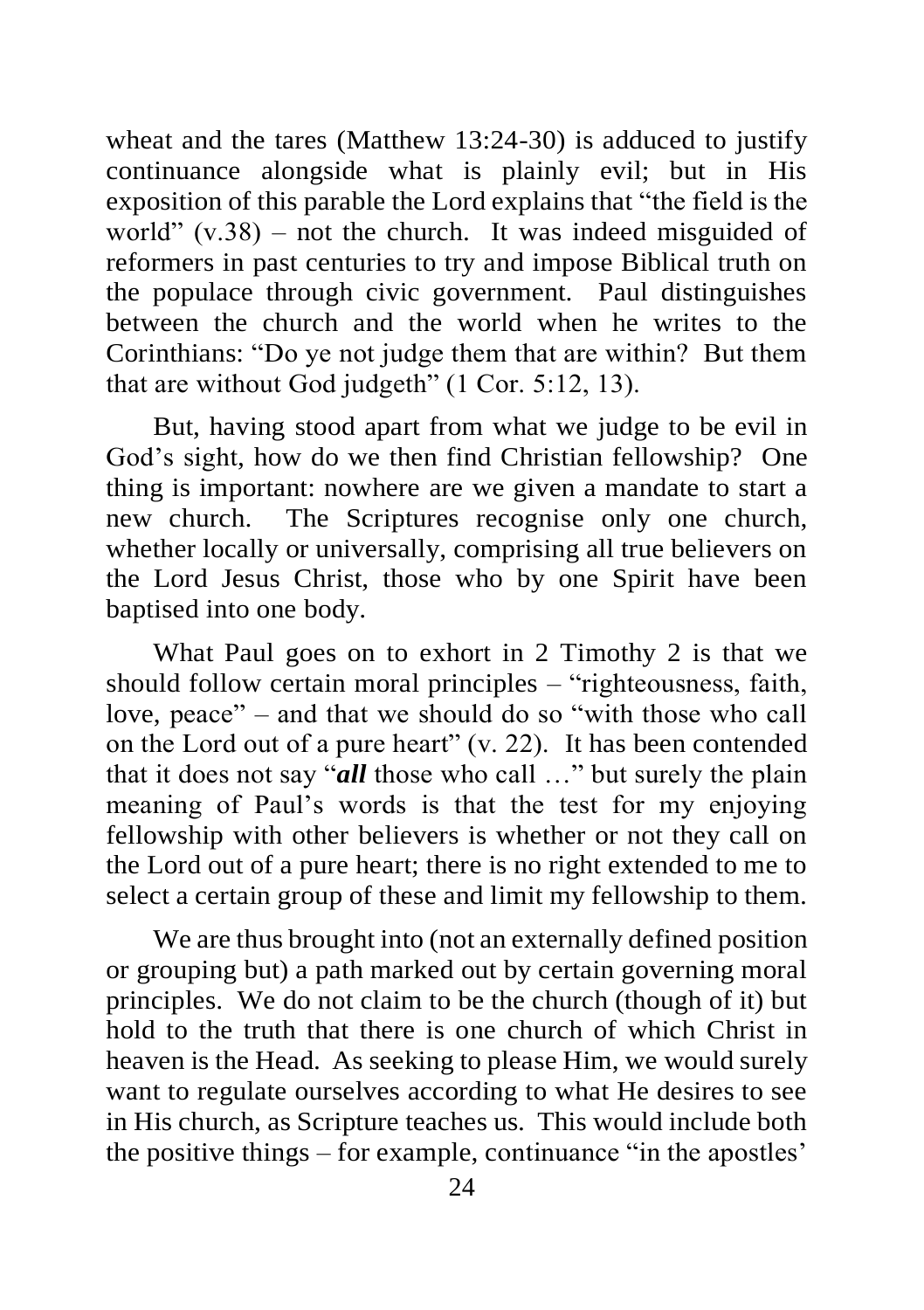doctrine and fellowship, and in breaking bread, and in prayers" (Acts 2:42) – and the maintenance of right discipline (Romans 16:17; 1 Corinthians 5:13; 2 Thessalonians 3:6 etc.).

I believe it was on these lines that many Christians in the early part of the nineteenth century acted in leaving the established churches and dissenting bodies to gather together simply on the ground of the one body. They became known as brethren, although this is a scriptural appellation which applies to all believers. As time went by, however, some of their successors withdrew into closed fellowships for fear of being linked with elements that did not match with their own faith and practice. As had been demonstrated in the monastic movement, however, withdrawal into a closed fellowship has again proved no protection against evil; it eventually arises from *within* the group. In any event, such an attempt to be separate from evil denies the truth of the one body of Christ as thoughts, affections and commitments become limited within a small, defined circle. In particular, the breaking of bread, which should be the expression of the unity of Christians, becomes the index to various groupings of Christians, each with its own distinctive position with regard to teaching, practice and past events.

Perhaps, therefore, it is timely to bring forward some of the teaching, exhortations and warnings that were given on these matters more than 100 years ago.

## **From J.N. Darby** (1800-82)

I do trust that you will keep infinitely far from sectarianism. The great body of Christians who are accustomed to religion, are scarce capable of understanding anything else, as the mind ever tends there. If they become so in their position before God, they would be utterly useless, and I am persuaded, immediately broken to pieces. You are nothing, nobody, but Christians, and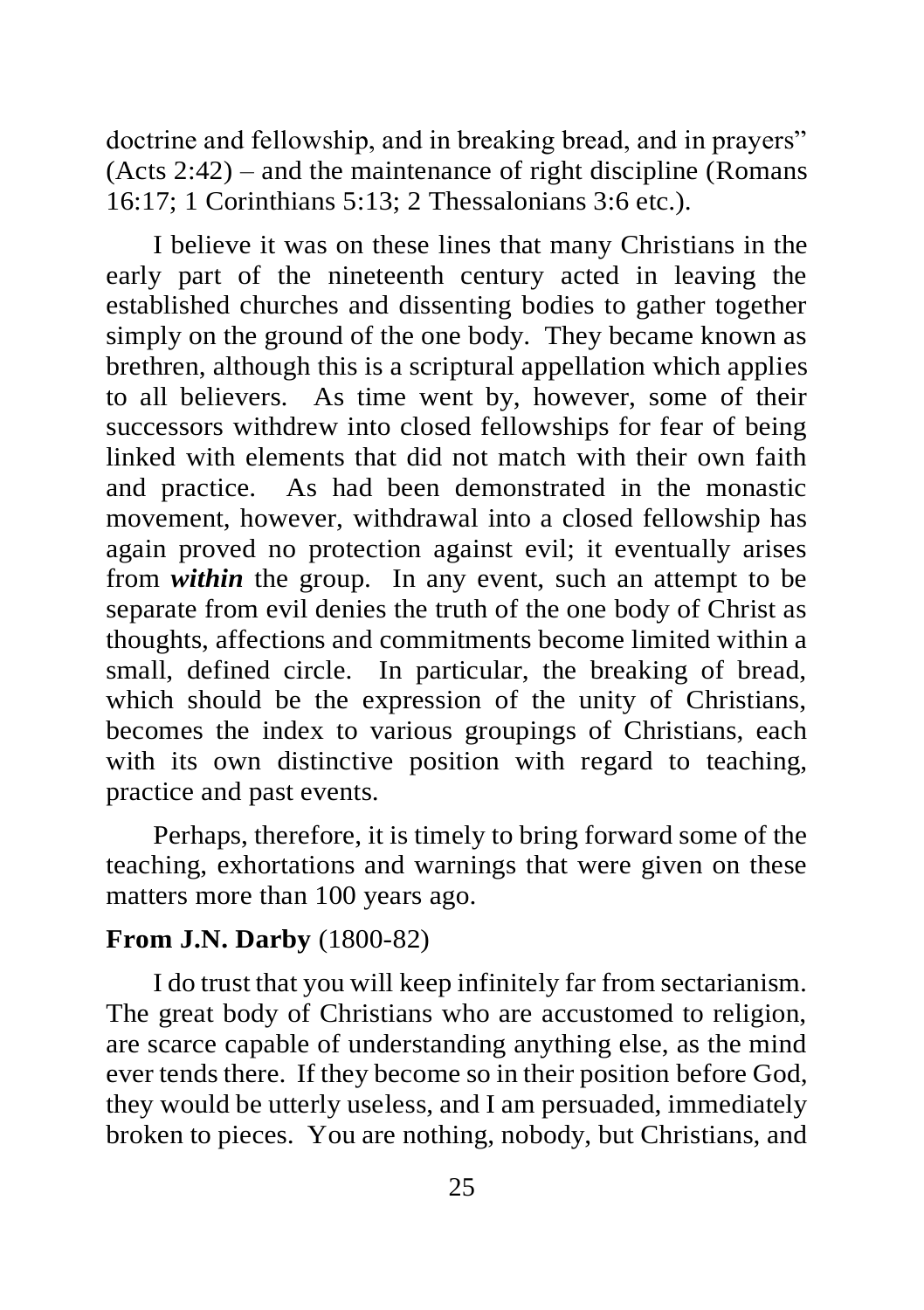the moment you cease to be an available mount of communion for any consistent Christian, you will go to pieces or help the evil. *(Letter, April 30th , 1833)*

There cannot be too much care as to holiness and truth: the Spirit is the Holy Spirit, and the Spirit of truth. But ignorance of ecclesiastical truth is not a ground of excommunication, where the conscience and walk is *(sic)* undefiled …

In all that concerns faithfulness, God is my witness, I seek no looseness; but Satan is busy to lead us one side or the other, to destroy the largeness of the unity of the body, or to make it mere looseness in practice and doctrine; we must not fall into one in avoiding the other. Reception of all true saints is what gives its force to the exclusion of those walking loosely. If I exclude all who walk godlily as well, who do not follow with us, it loses its force, for those who are godly are shut out too.

There is no membership of brethren. Membership of an assembly is unknown to scripture. It is members of Christ's body. If people must be all of you, it is practically membership of your body. The Lord keep us from it; that is simply dissenting ground. *(Letter, April 19th, 1869)*

The principle of meeting is the unity of the body, so that a person known as a Christian is free to come: only the person who introduces him should have the confidence of the assembly as to his competency to judge of the person he introduces. …

I have never changed my views at all. The practice is more difficult because of the growing looseness in doctrines and practice all around. But if an assembly refused a person known to be a Christian and blameless, because he was not of the assembly, I should not go. I own no membership but of Christ. An assembly composed as such of its members is at once a sect.

*(Letter, date unknown)*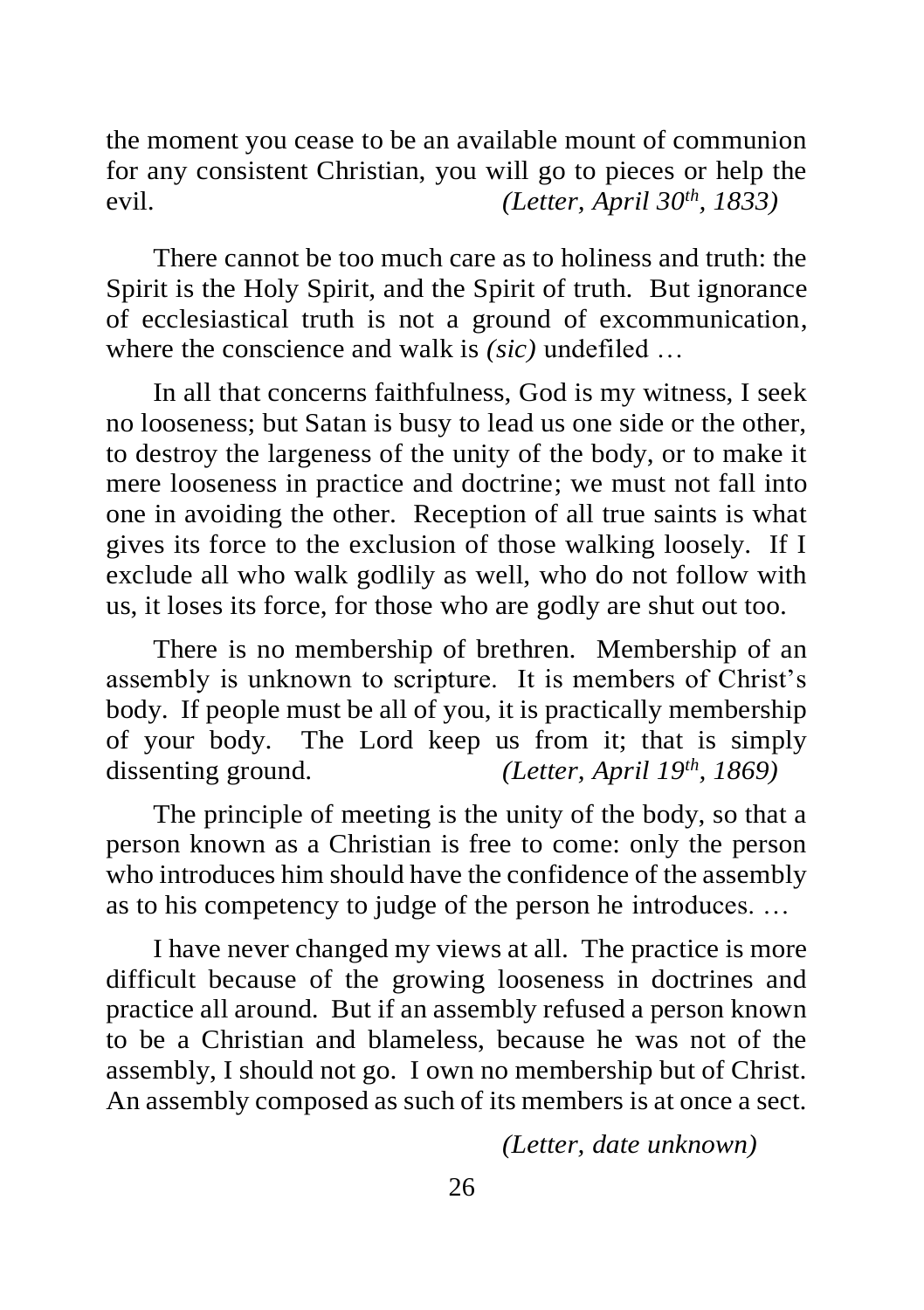### **From C.H. Mackintosh** (1820-96)

 … But I must hasten on to other branches of our subject, only stating another simple principle connected with the Lord's Supper, to which I desire to call the special attention of the Christian reader; it is this: the celebration of the ordinance of the Lord's Supper should be the distinct expression of the unity of **all** believers, and not merely of the unity of a certain number gathered on certain principles, which distinguish them from others. If there be any term of communion proposed, save the all-important one of faith in the atonement of Christ, and a walk consistent with that faith, the table becomes the table of a sect, and possesses no claim on the hearts of the faithful.

Furthermore, if by sitting at the table I must identify myself with any one thing, whether it be principle or practice, not enjoined in Scripture, as a term of communion, there also the table becomes the table of a sect. It is not a question of whether there may be Christians there or not; it would be hard indeed to find a table amongst the reformed communities of which some Christians are not partakers. The apostle did not say, "there must be heresies among you, that they which are **Christians** may be made manifest among you." No; but "that they which are **approved."** Nor did he say, "Let a man prove himself a Christian, and so let him eat." No; but "let a man approve himself," i.e. let him show himself to be one of those who are not only upright in their own consciences as to their individual act in the matter, but who are confessing the oneness of the body of Christ. When men set up terms of communion of their own, there you find the principle of heresy; there, too, there must be schism.

## **From E. Dennett** (1831-1914)

Nor were they *(i.e. those returning from Babylon to Jerusalem – Ezra chapter 8)* unmindful of the Lord after the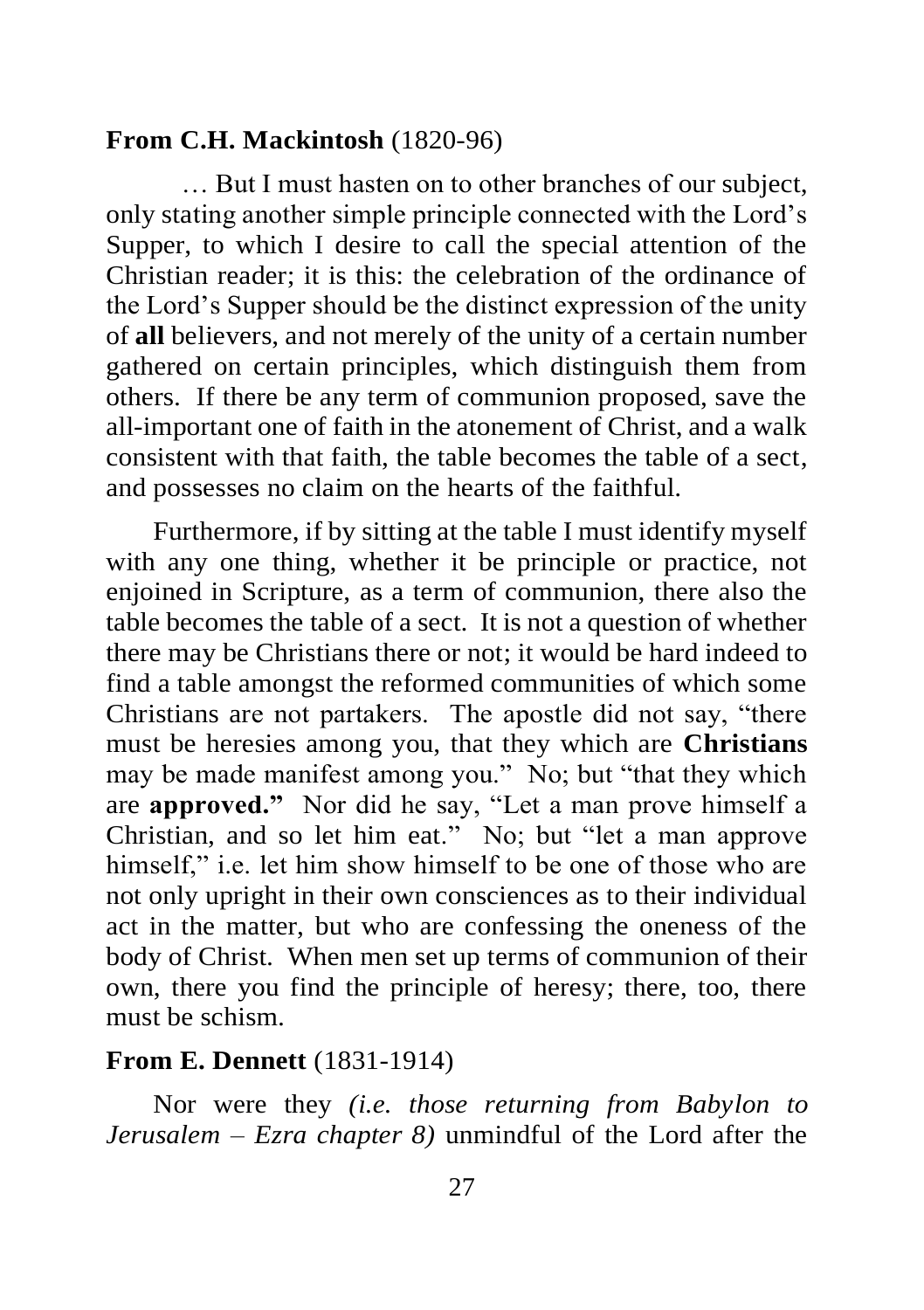difficulties of their journey were over; for "the children of those that had been carried away, which were come out of the captivity, offered burnt offerings unto the God of Israel, twelve bullocks for all Israel, ninety and six rams, seventy and seven lambs, twelve he-goats for a sin offering; all this was a burntoffering unto the Lord." It is touching in the extreme to see this feeble remnant, as also was the case at the dedication of the house of God (chap. 6, v.17), embrace in their faith the whole of Israel. They were but few in number, but they could accept no narrower ground than that of the twelve tribes, and to this they testified by the number of their offerings. It is the same now, or should be so, with those who are gathered out to the name of the Lord Jesus on the ground of the one body. They also may be few, feeble and poor; but if they have any intelligence of the wealthy place into which they have been brought, they will refuse any narrower ground than that of all the members of the one body; and if they hold this truth in power, their sacrifices of praise will bear witness to it in the presence of all. Failing to do so, they degenerate, whatever their profession, into the narrowest sectarianism, than which nothing is more abhorrent to the mind of the Lord. Others may taunt them with their poverty and broken condition; but if they do (but "with all lowliness and meekness, with long-suffering, forbearing one another in love") endeavour to keep the unity of the Spirit in the bond of peace, maintaining before God the sense of oneness with all the saints, the Lord will abundantly sustain them with His blessing.

*(Ezra, or, Restoration from Babylon, page 82)*

These extracts (and many others could be cited of a similar purport) are not reproduced as 'authoritative ministry' but the reader is invited to consider prayerfully whether or not they fairly represent the truth of Scripture – Editor.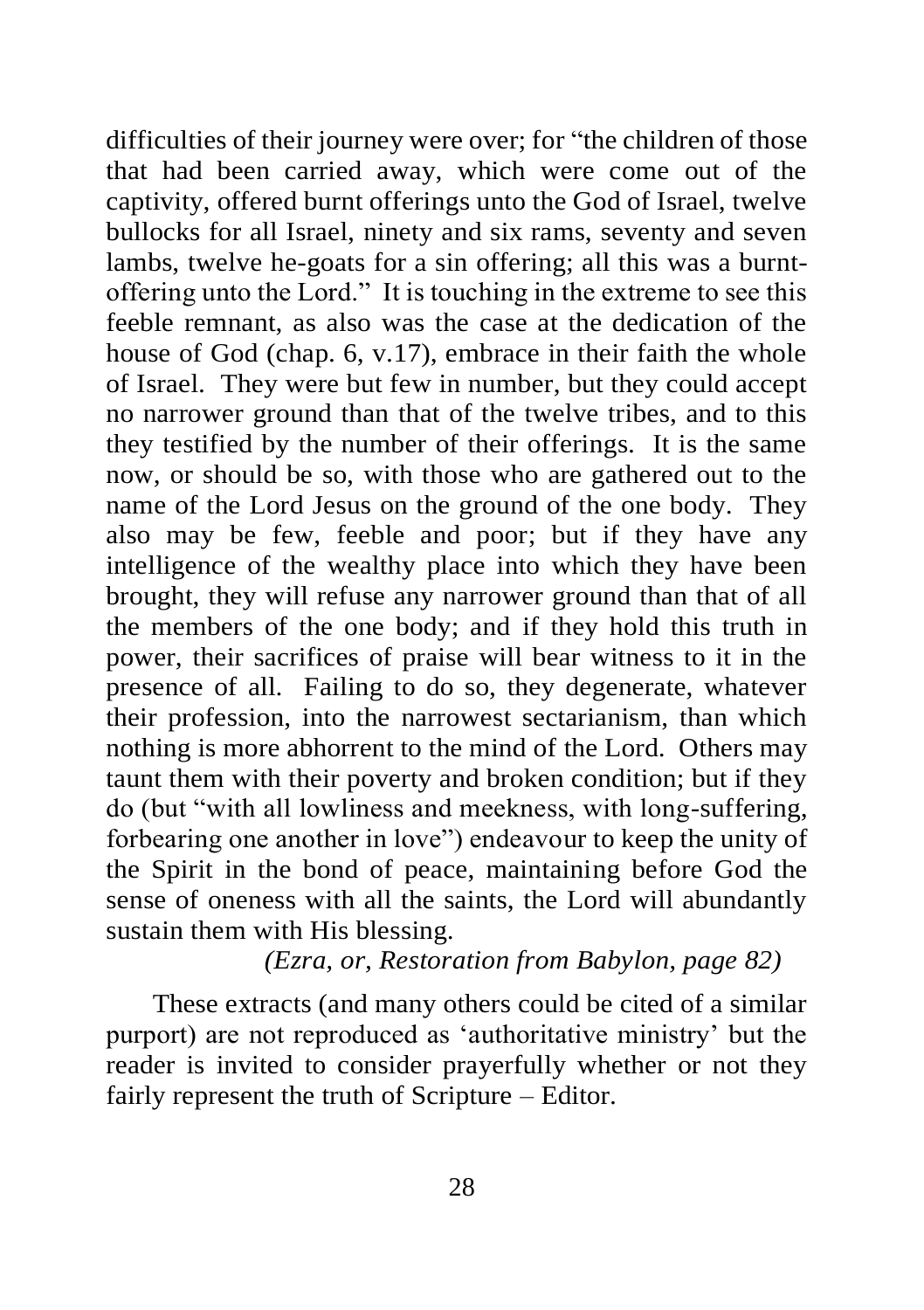#### **POETIC PAGES**

### **To God, who preserves all things in life** *1 Timothy 6:13-16*

To Thee – alone Dwelling in uncreated light – Who hast unknown, Immortal Being beyond sight – Honour and everlasting might.

Yet though our eyes May not behold Thy Deity (So broadly lies The gulf between all else and Thee), We Thine unmeasured glories see!

By faith we see Jesus with highest honour crowned; And majesty Divine and human, without bound, Filling with joy all heaven around!

In Him revealed Thy counsel, ere the world began; Naught is concealed, O God, of all Thy wondrous plan, Divine perfection in a Man!

Soon shall the veil That covers Him be drawn aside; Suns shall grow pale Before His splendour, beaming wide; Nor any nook His glory hide.

The Potentate, The Lord of lords and sovereign King, Shall reign in state,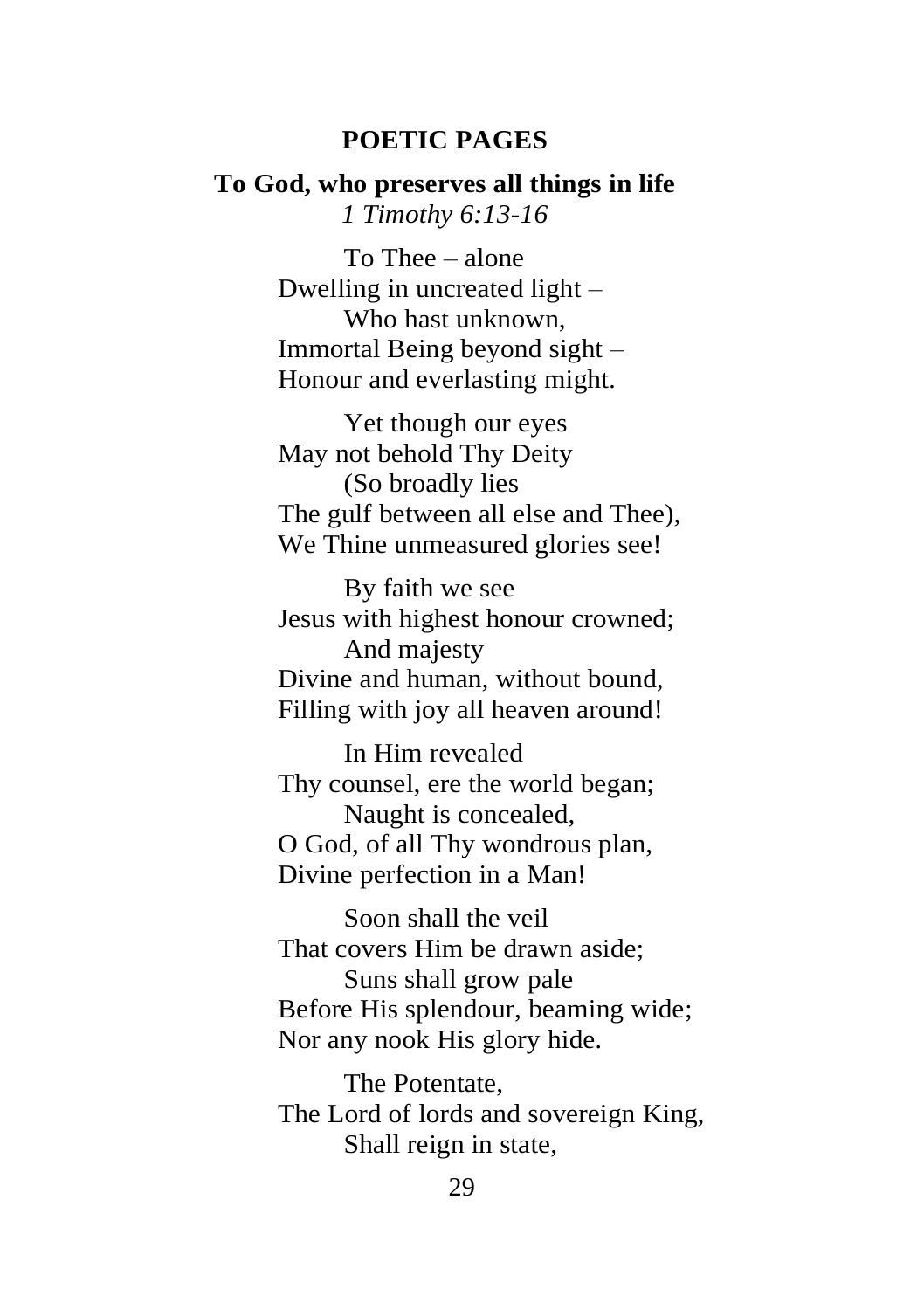All nations shall His virtue sing, To Him their gifts and treasure bring.

To God – alone Dwelling in uncreated light – Who hast unknown, Immortal Being beyond sight – Honour and everlasting might!

*From "Poems by E.L. Bevir (1847-1922). In an edited form, this poem has appeared as No. 20 in several more recent editions of "Hymns and Spiritual Songs for the Little Flock."*

### **A Garden**

*Song of Solomon 4:12-16*

We are a garden wall'd around, Chosen and made peculiar ground; A little spot enclosed by grace Out of the world's wide wilderness.

Like trees of myrrh and spice we stand, Planted by God the Father's hand; And all His springs in Sion flow To make the young plantation grow.

Awake, O heav'nly wind! and come, Blow on this garden of perfume; Spirit divine! descend and breathe A gracious gale on plants beneath.

Make our best spices flow abroad, To entertain our Saviour God; And faith, and love, and joy appear, And ev'ry grace be active here.

*Isaac Watts (1674-1748)*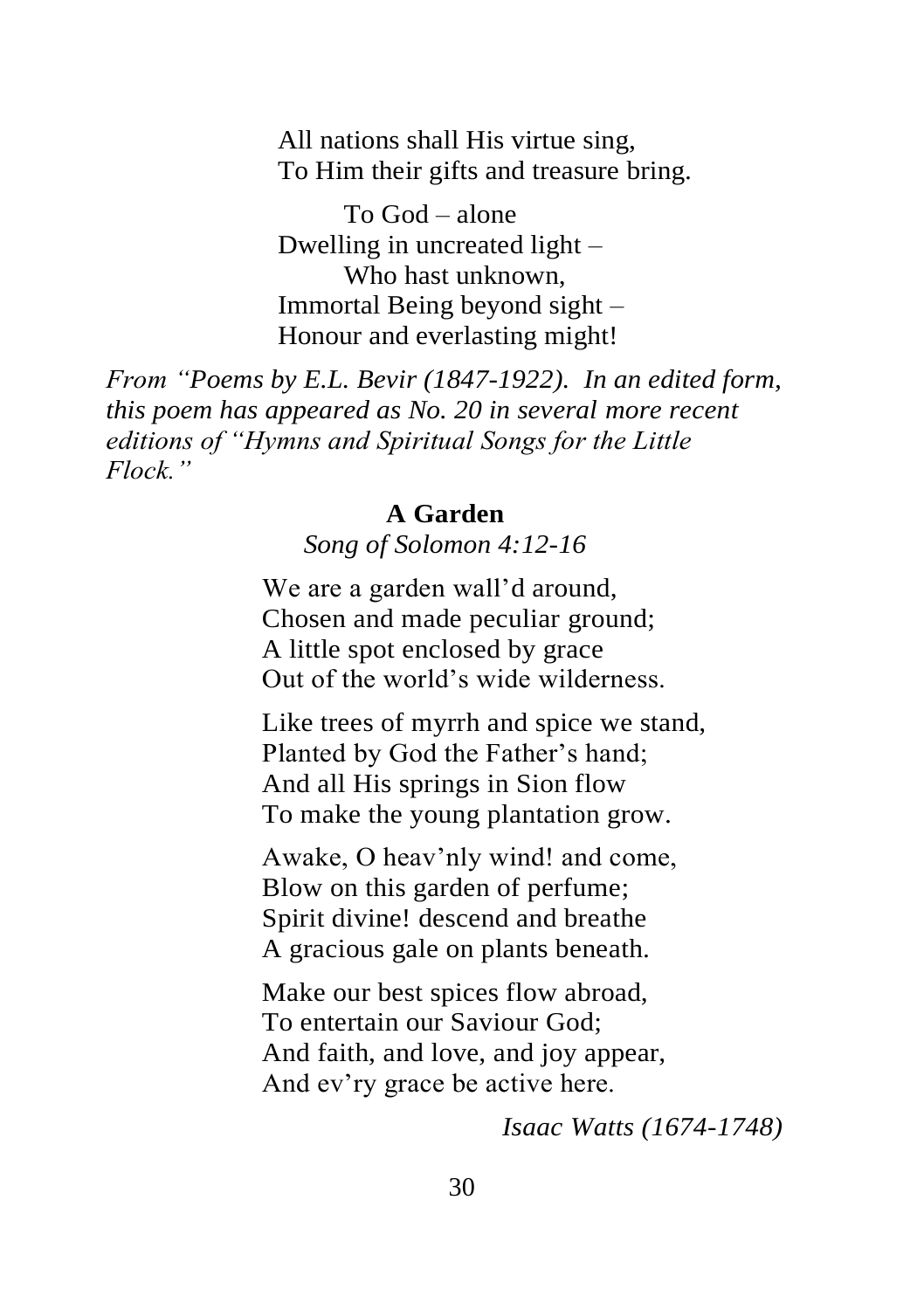## **The Sympathy of Jesus** *"His compassions fail not" – Lamentations 3:22* When my heart is weary, heavy, Bending 'neath the weight of woe, When the streams of earthly gladness All for me have ceased to flow; Oh, how blessed to remember Him whose heart doth beat for me, Him whose sympathy is ever Strong, and fresh, and full, and free! Trace Him as He went His journey

 From the manger to the grave, Loved so little, yet so loving, Gracious, pitying, strong to save.

Never from a tale of sorrow, Heedless did He turn His ear; Oil and wine He always carried, Wounded hearts to heal and cheer.

See Him through those hours of darkness, See Him on the shameful tree! What but love could e'er have led Him To endure so much for me?

As on earth, so now in glory Jesus' heart is loving still; Nothing – even all my coldness – Can suffice His love to chill!

*T. Willey (1847-1930)*